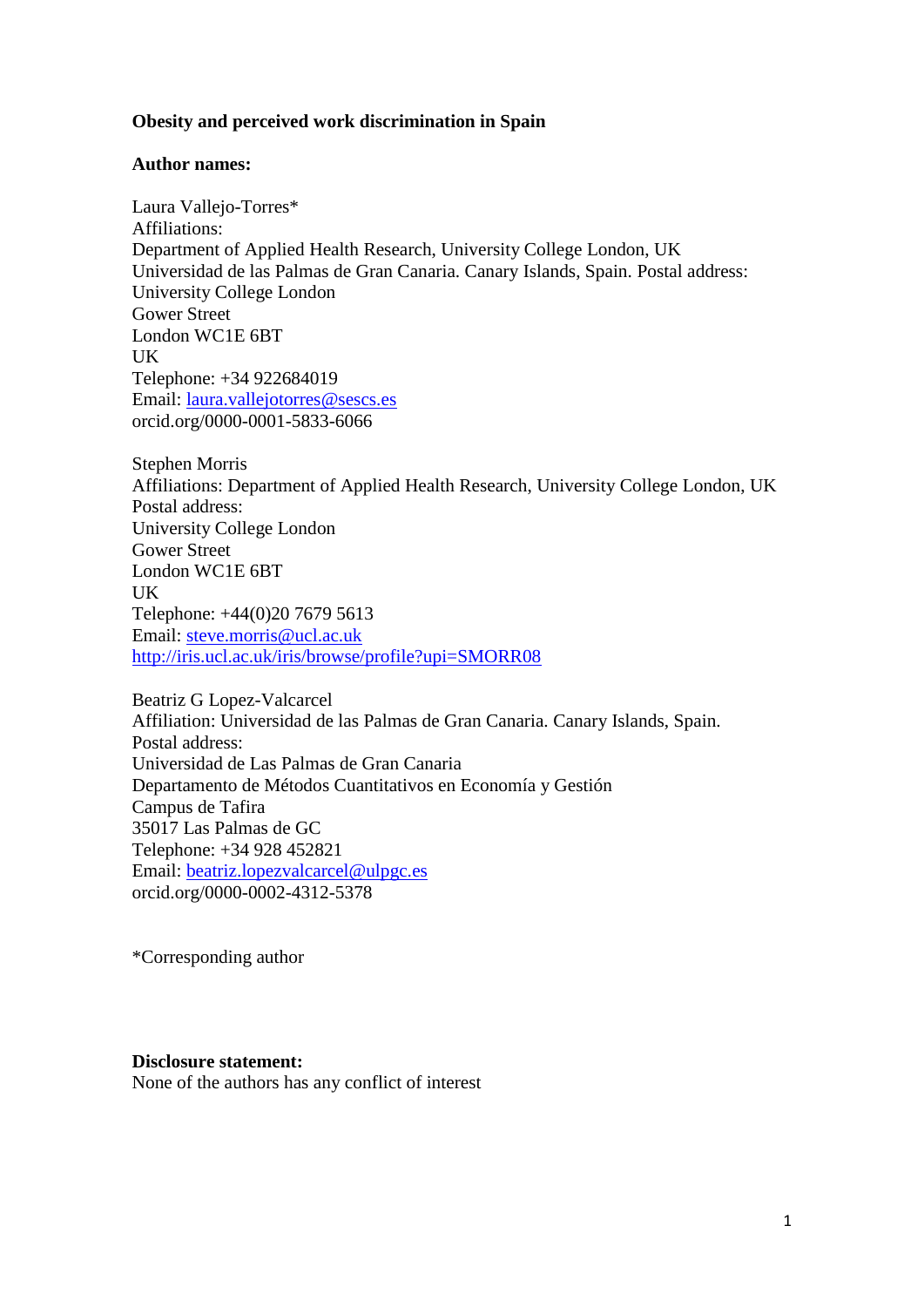# **Obesity and perceived work discrimination in Spain**

#### **Abstract**

Obesity is increasingly becoming a source of discrimination in many domains of living, including at the workplace. In this study we estimate obesity-related discrimination in work settings in Spain and explore its potential sources. We use data from the European Health Interview Survey conducted in 2009-2010. Our models control for a comprehensive set of demographic, socioeconomic, health, and work-related sickness characteristics. We run separate models for women and men, and stratify by type of occupation and by area obesity prevalence. Our results indicate that weight-related discrimination in work settings in Spain is concentrated among women with morbid obesity, particularly among those working in customer-facing jobs and living in areas with low obesity prevalence. These findings emphasise the persistence of the gendered nature of obesity-related discrimination, and provide evidence of a form of induced statistical discrimination. Employers' expectations of lower returns from obese workers in customer facing jobs might be driven by customers' preferences caused by social stigma. Furthermore, the role of area obesity prevalence highlights the impact of cultural social norms even within the same country.

**Keywords:** Discrimination; labour market; obesity

**JEL codes:** J70; E24; I10

## **Introduction**

Before 1980, considerably less than 10% of the population in OECD countries were obese. In the following decades, rates doubled and, in some countries, tripled. Nowadays across the OECD, 18% of the adult population are obese (OECD 2014). In Spain, the prevalence of obesity has increased from 7% in 1987 to 17% in 2014 (MSSSI 2016).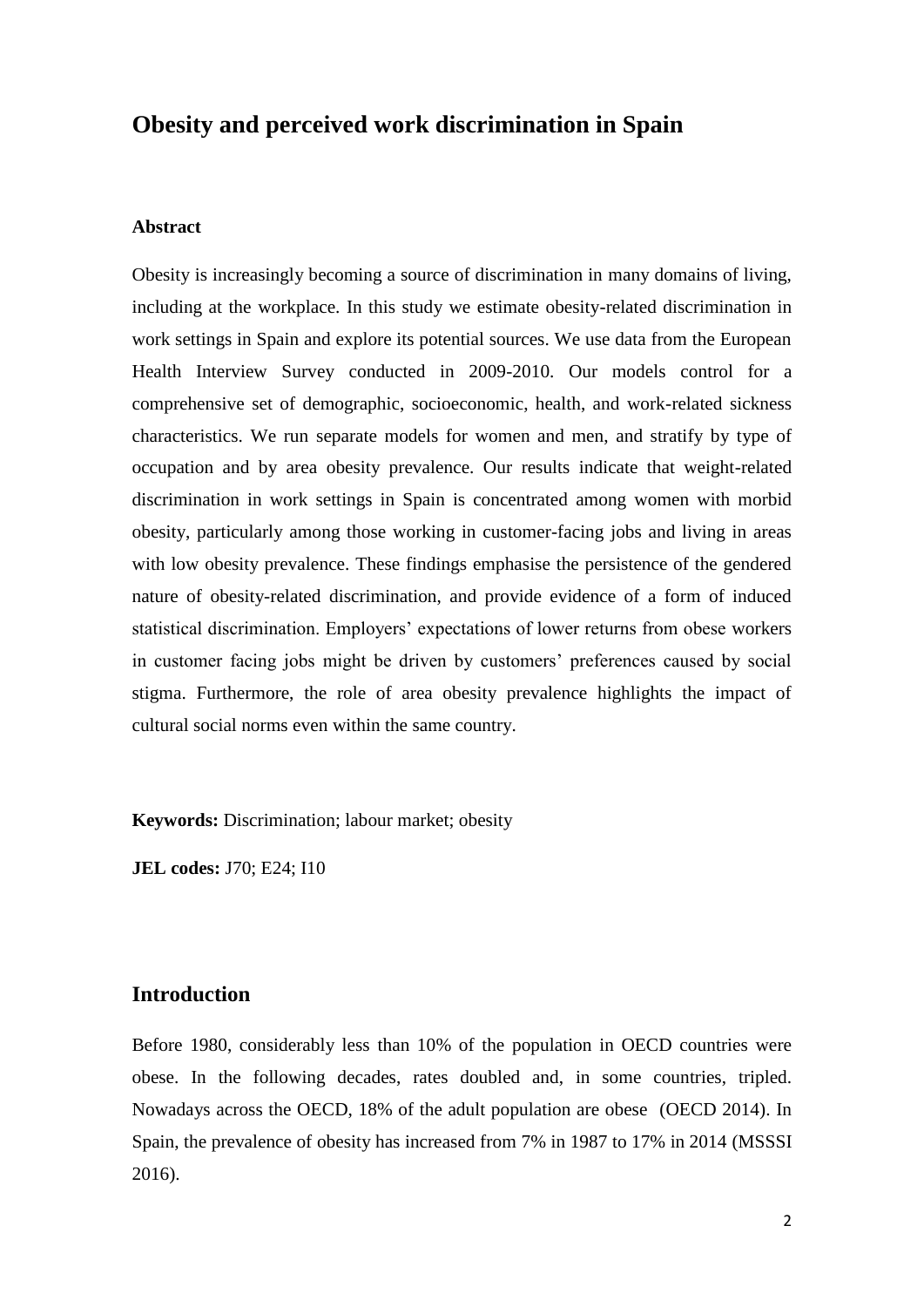Health consequences of obesity are substantial. Obesity is a key risk factor for a range of major chronic diseases (Malnick 2006), it is linked to a shorter life expectancy (Prospective Studies Collaboration 2009) and to a higher risk of disability (Andreyeva, Michaud, and van Soest 2007). Over and above the impact on their health, obese individuals face multiple forms of prejudice and discrimination in important domains of their lives (Puhl and Heuer 2009).

Studies on discrimination stem from different disciplines –sociology, management, medicine, ethics, economics– and are based on three related concepts originally defined by social psychologists: discrimination, stereotypes and stigma. Discrimination consists in giving (or receiving) a different treatment to a person solely because that person belongs to a certain group or social category. Stereotypical beliefs are 'generalisations about social groups that are inherently biased and logically faulty' (Klassen, Jasper, and Harris 1993). Stigma is a 'deep and generalised devaluation and social exclusion of a person as a whole, due to an individual deviance in a certain attribute' (Giel et al. 2010).

Traditionally, discrimination and its related concepts were associated with individual characteristics such as gender, race or sexual orientation. Increasingly, obesity is becoming recognised as a source of discrimination. The prevalence of weight/height discrimination increased in the USA from 7% in 1995–1996 to 12% in 2004–2006 ( (Andreyeva, Puhl, and Brownell 2008), and the magnitude now is close to the reported rates of race and age discrimination.

Weight discrimination encompasses interpersonal discrimination in everyday life and institutional discrimination. The latter includes work-related discrimination, which covers hiring, career development, wages and barriers to access to certain positions and professions. Weight discrimination in the workplace may be due to stereotypical beliefs about obese people, which influence judgments and decisions of managers of human resources and attitudes of co-workers. These stereotypical beliefs include beliefs about lack of self-control, laziness, competence, emotional problems, health, absenteeism and likelihood of being accepted by others (Giel et al. 2010).

Discrimination is a complex phenomenon, which not always, or exclusively, reflects prejudicial preferences, but in some instances responds to attitudes based on rational expectations (OECD 2010). The theory of *statistical discrimination* has been developed from the seminal works by Phelps (Phelps 1972) and Arrow (Arrow 1973)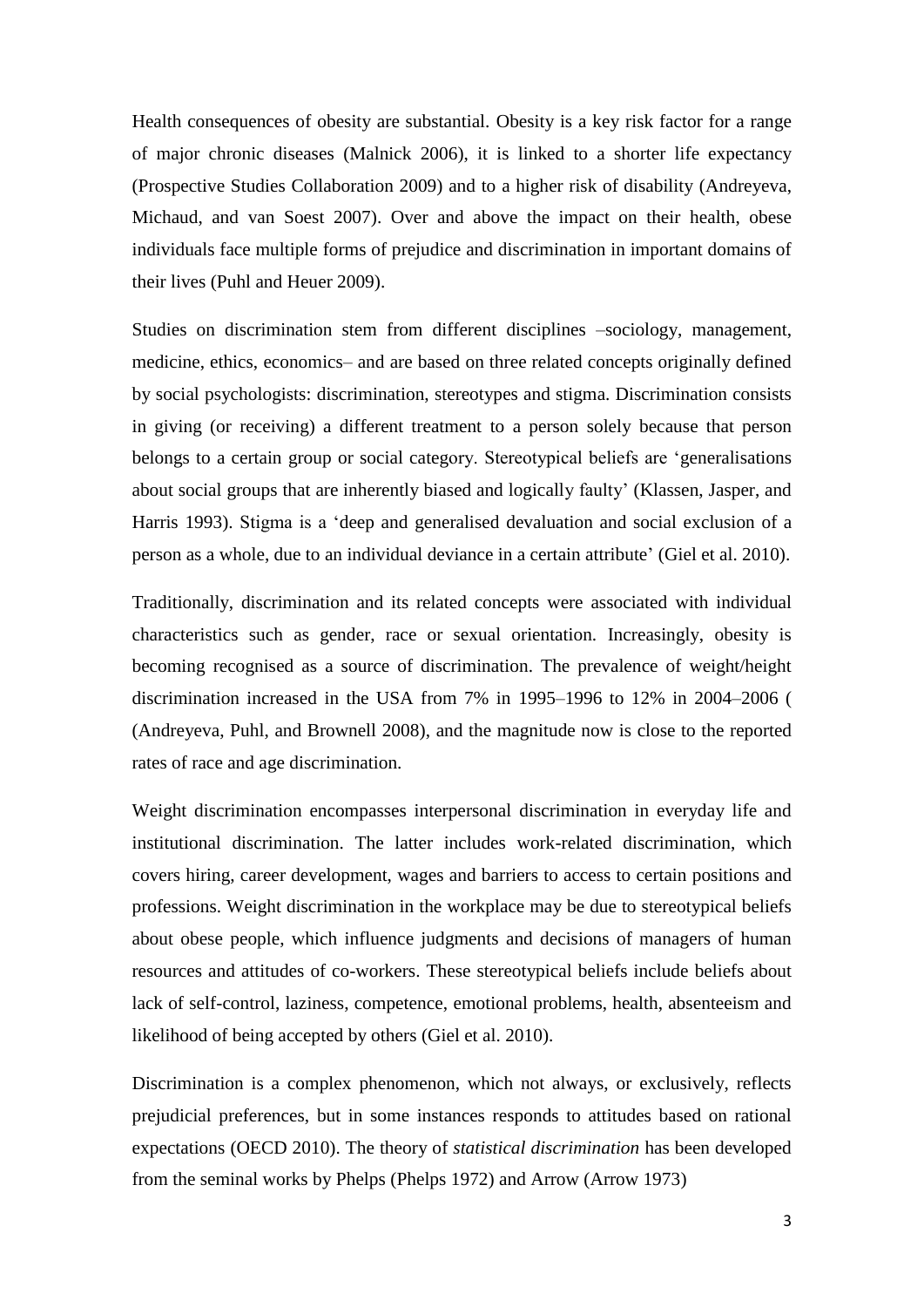In the model by Phelps two groups, say, obese and normal weight, have different distributions of labour productivity; the employer uses the average of the respective distributions as a signal (or proxy) of the expected productivity of individual workers belonging to the group. As a result, skilled, hard-working individuals from the obese group suffer unfair discrimination. Over time, discrimination gets worse because the good performers who are obese are discouraged from investing in human capital as their estimated return on investment (average of the obese group) is lower than for the normal weight workers. Even if the average productivity is identical for both groups, according to the Phelps model, if the obese group has larger variance, the risk-averse employer will discriminate against obese candidates.

According to the Arrow's theory of statistical discrimination, systematic differences between both groups are endogenously determined as a consequence of diverse mechanisms, one of which is the existence of self-fulfilling stereotypes, and selffulfilling prophecies, with endogenous skill acquisition. According to Arrow's model, discrimination is not a matter of preferences but of beliefs. The starting conditions will determine the persistence of group discrimination as a consequence of the rational behaviour of employers and the costs of getting information on worker's skills and productivity. Obese workers will not invest so much in human capital and therefore they will be paid lower wages.

The salient point of the theory of statistical discrimination is that unfair inequality may exist and persist even when economic agents (consumers, workers, employers, etc.) are rational and non-prejudiced, because it is caused by the fact that decision-makers use observable characteristics of individuals (group membership) as a proxy for unobservable, outcome-relevant characteristics. Contrary to these theories, Becker´s concept of *economic discrimination* (Becker 2010) consists in treating differently two workers belonging to different groups just because the employer has biased preferences against (or in favour) of one group (Phelps 1972).

A particular form of statistical discrimination relates with the fact that obese workers might be stigmatised by employees and co-workers, but also by customers. Therefore, this form of statistical discrimination involves the expectations that obese workers will be less accepted by customers, yielding to more discrimination in *customer-facing jobs*. Induced discrimination would be then a side-effect of social stigma. The evidence on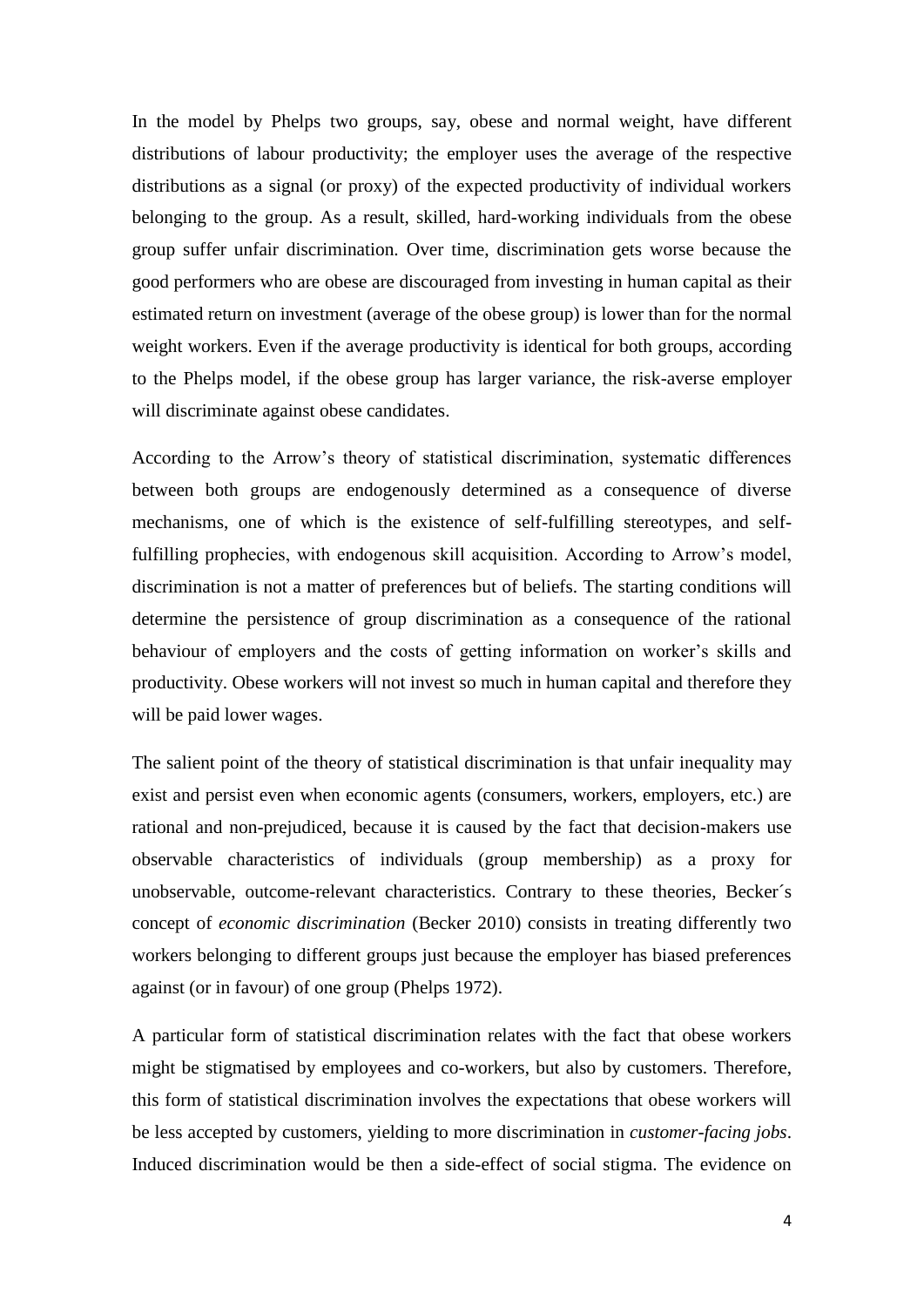actual segregation against obese women in customer facing jobs is not consistent, according to a review (Giel et al. 2010), though some studies conclude that obese applicants were hired more easily for telephone sales than for face-to-face encounters with customers. Previous experimental studies have concluded that the weight-based bias is particularly strong for jobs that require extensive public contact, such as sales positions (Rothblum, Miller, and Garbutt 1988; Bellizzi and Hasty 1998; Rooth 2009). Nevertheless, a meta-analysis (Rudolph et al. 2009) failed to find a significant association between high/low public contact positions and actual work discrimination and concluded that the question deserves further research.

Discrimination may also be associated with the *social norm*. This is the reason why, for instance, white women in the USA have greater weight concerns than black women and consequently feel less confident when seeking jobs, which in turn, negatively impacts their wages (Roehling, Roehling, and Pichler 2007). Persons belonging to categories in which obesity is less common and less accepted (whites, the highly educated, high income) may be more likely to experience interpersonal and institutional discrimination (Carr and Friedman 2005). In areas and communities of low prevalence of overweight and obesity it may be more likely to hold negative attitudes toward obese persons. Conversely, in areas and communities of high prevalence of obesity the social norm is more relaxed (obesity is not a socially devalued attribute) and discrimination is expected to be lower.

Empirically testing for weight-related discrimination is a complex matter due to potential reverse causality and omitted variables bias. Much of the literature has focused on experiments with simulated employment decisions as hiring or promotion. However, lab studies might lack of reliability in real world due to the artificial experimental setting and also due to the fact than many studies use student samples (Giel et al. 2010). Other studies use real data, based on self-selected samples and population representative samples. Most self-selected samples studies analyse groups of persons recruited in weight loss programs, fat acceptance programs or by-pass surgery. They may have a sample selection bias, because the attenders are more worried about the problem than the average overweighed workers. On the other hand, population representative samples normally lack the information required to effectively control for relevant factors affecting the relationship between work discrimination and bodyweight.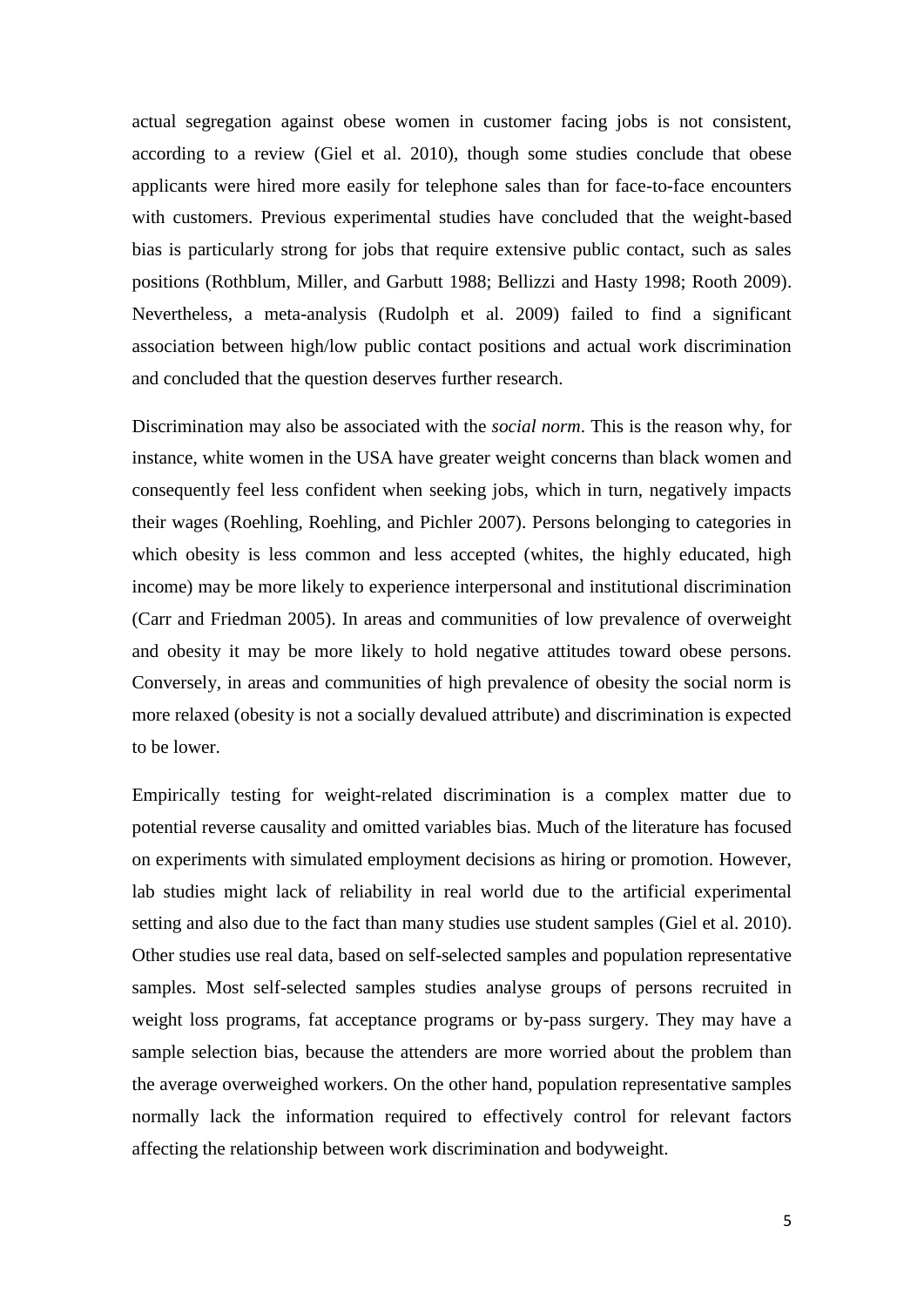Most studies in the literature focus on actual discrimination in the labour markets; only few studies analyse perceived discrimination in the workplace (Spahlholz et al. 2016). Some authors have argued for the equal importance of subjective and objective discrimination, as the study of the subjective perception may contribute to the better knowledge of the two-way stigmatisation process of obese persons, or the self-fulfilling prophecies, in Arrow's terminology.

Our study exploits data from a large and representative sample of adult population in Spain to analyse perceived work discrimination due to weight bias; specifically we explore the statistical discrimination hypothesis by estimating separate models for workers in customer facing jobs and in non-customer facing jobs. We also analyse the social norm as a source of stigma and discrimination by exploiting the fact that the social norm may be different in the 17 Spanish regions, as the prevalence of obesity exhibits large regional variability. We test for sample selection due to working status and control for a rich variety of factors related to health conditions and work productivity available in the survey. Sex differences are accounted for by separating models for women and men.

## **Materials and methods**

## *Data*

We used data from the European Health Interview Survey (EHIS) conducted in Spain in 2009-2010. EHIS is managed by EuroStat, and access to data to the Spanish survey is available at the Spanish Ministry of Health statistics database. The first round of the Spanish EHIS included a series of questions regarding exposure to work discrimination, alongside measures of obesity and a comprehensive set of demographic, health and socioeconomic characteristics. A second round of the EHIS was conducted in Spain in 2014; however, it did not include a section on work discrimination.

In EHIS 2009-2010, questions on work-related discrimination were posed to individuals who were employed at the time of the survey, i.e. 9,895 individuals out of the 22,190 individuals aged 16 and over included in the survey (4,576 females and 5,319 males).

#### *Variables*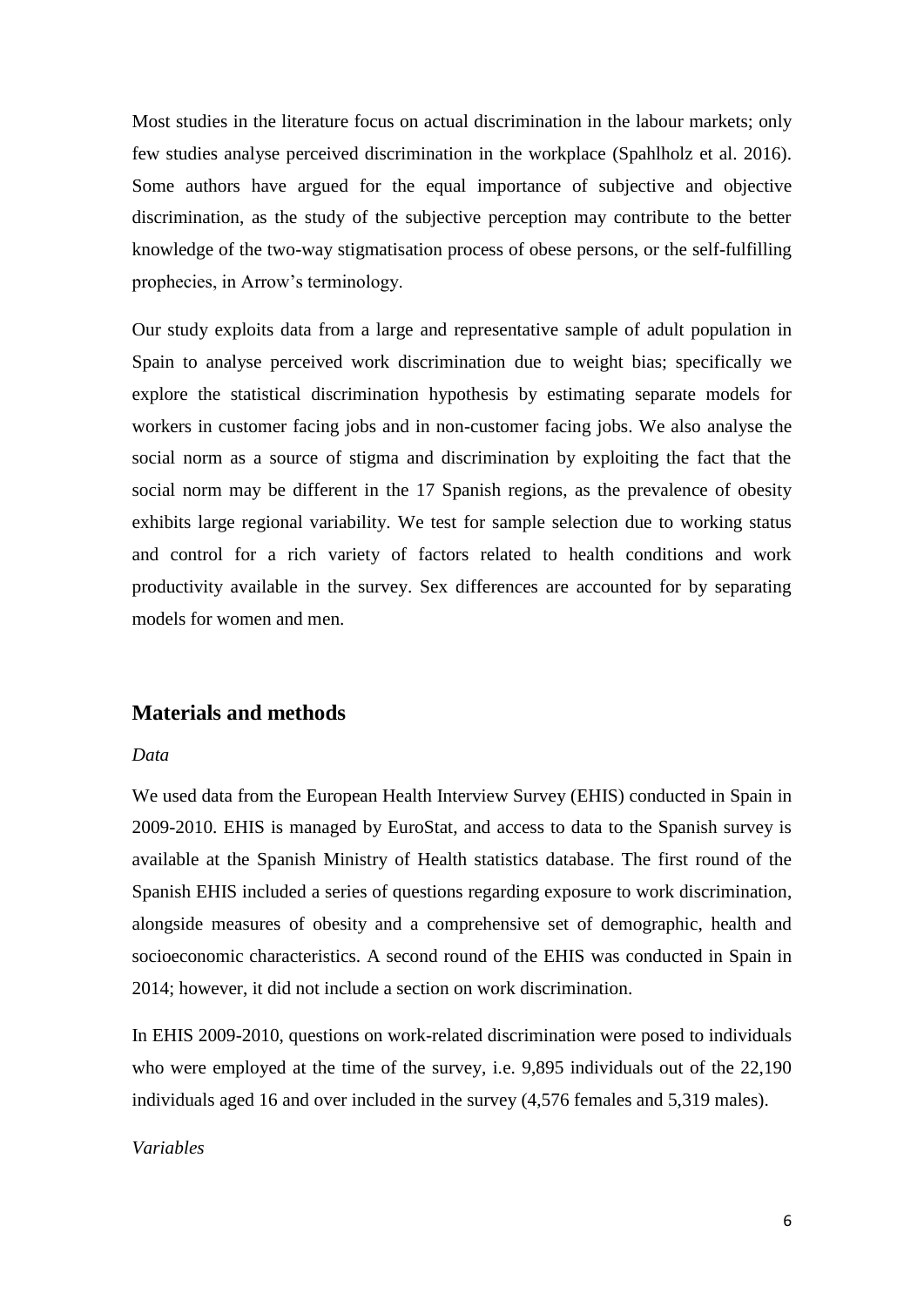#### *Perceived work discrimination*

Discrimination was measured by responses to the question 'At your workplace, to what extent are you exposed to discrimination? Very exposed/somewhat exposed/not exposed'. The question was not specifically asked with regards to weight-related factors. We constructed a binary variable taking the value =1 if the individual reported being very exposed/somewhat exposed, and  $=0$  otherwise. The reason for creating a binary variable was that only 104 individuals (1%) were in the "very exposed" category. We tested whether the binary specification yielded consistent results compared to models that used a categorical variable with all three categories separately.

#### *Obesity*

We explored obesity bias at the workplace by looking at the effect of obesity on reporting work-related discrimination. Obesity was measured by individual Body Mass Index (BMI), defined as weight in kilograms divided by height in metres squared. Weight and height were self-reported by the individual to the interviewer during the face-to-face survey interview. From this calculation, we used a binary indicator for obesity defined as =1 if  $BMI \geq 30 kg/m^2$  and =0 otherwise. We also explored the effect of different categories defined as:  $\langle 18.5 \text{kg/m}^2 \rangle$  underweight;  $\geq 18.5$  and  $\langle 25 \text{kg/m}^2 \rangle$  normal weight;  $\geq$ 25 and <30kg/m<sup>2</sup> overweight;  $\geq$ 30 and <40kg/m<sup>2</sup> obesity; and  $\geq$ 40kg/m<sup>2</sup> morbid obesity. Underweight and normal weight are used as the omitted categories. We also experimented with breaking down the obesity category (i.e.  $\geq 30$  and  $\leq 40 \text{kg/m}^2$ ) into two groups:  $\geq$ 30 and  $\lt$ 35kg/m<sup>2</sup> obesity class I; and  $\geq$ 35 and  $\lt$ 40kg/m<sup>2</sup> obesity class II, but we found same results in both categories so combined them.

#### *Other covariates*

We examine whether the relationship between obesity and perceived work discrimination persists when demographic characteristics, socioeconomic variables, occupation type and health indicators are controlled for. We control for these variables because they may confound the observed relationship between body weight and perceived discrimination, as factors such as an older age, belonging to a minority ethnic group, being less educated or in poor health are associated with a greater likelihood of reporting discriminatory treatment and with the probability of being obese (Carr and Friedman 2005).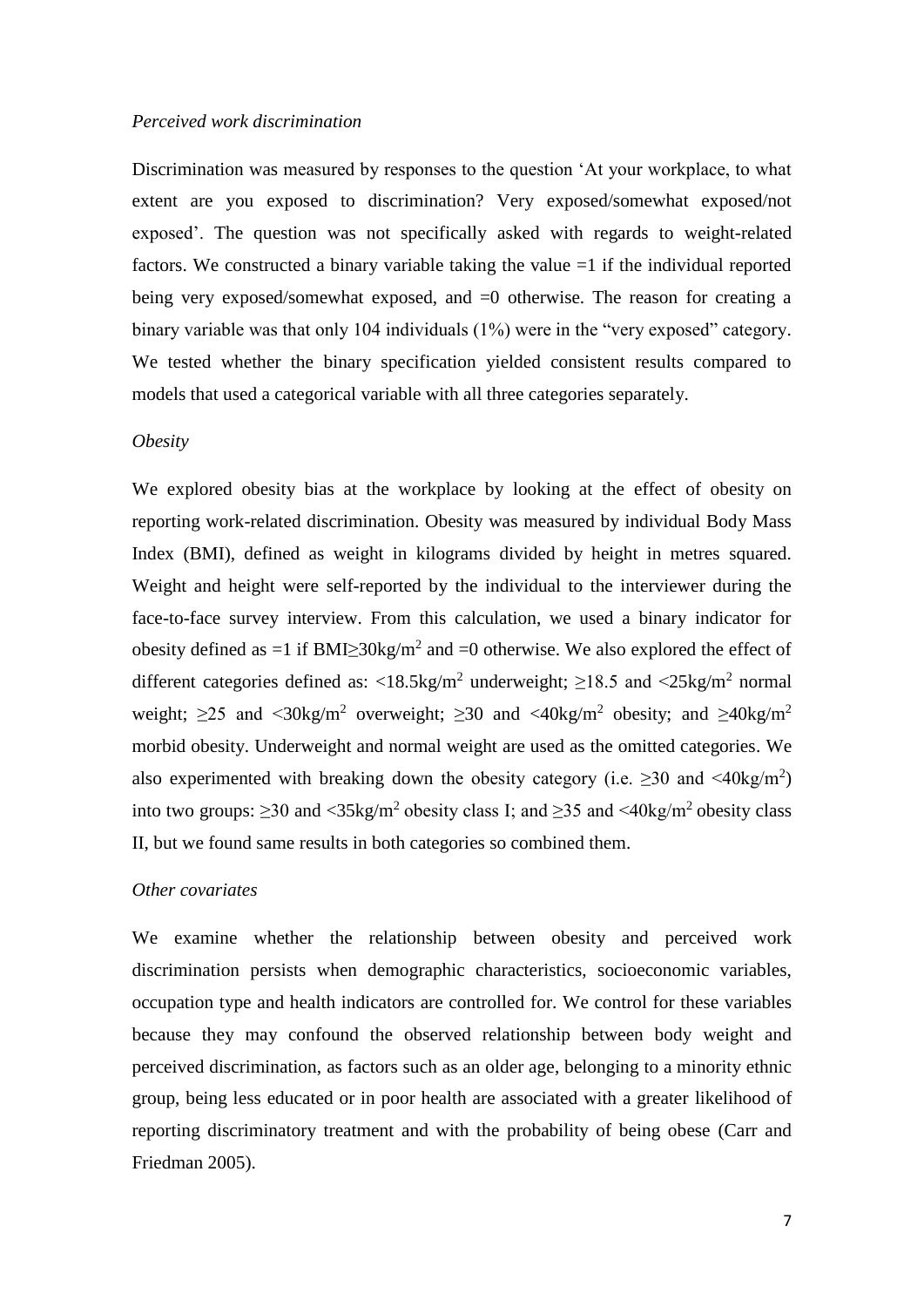The specific indicators were as follows.

- Demographic factors included age and age squared; country of birth  $(=1 \text{ if }$ Spain; =0 otherwise ); marital status (dummy variables indicate if the person is married, single, widow, separated, divorced; married is the omitted category); population size of the municipality of residence of which there are 8,122 in Spain (dummy variables for <10,000, 10,000-50,000, 50,000-100,000, 100,000- 400,000, >400,000 residents; <10,000 is the omitted category); and regional indicators for the autonomous community of residence of which there are 17 in Spain (Andalucía is the omitted category).
- Socioeconomic indicators consisted of educational attainment (dummy variables for illiterate, primary school, lower secondary, upper secondary, post-secondary non-tertiary, short-cycle tertiary, tertiary high education; illiterate is the omitted category); log-transformed monthly household income; and household size. Twenty percent of income values were missing and were imputed based on a linear regression on available income values against gender, age, country of birth, marital status, education, and employment status (working, retired, studying, taking care of the house and family, permanently unable to work). A binary variable indicating whether or not the income value was imputed was also included in the models  $(=1 \text{ if } Yes; =0 \text{ otherwise}).$
- Occupation type was defined based on the ISCO88 categorisation (see http://ec.europa.eu/eurostat/ramon/documents/isco\_88/isco\_88\_intro.pdf), which defines a set of groups according to the tasks and duties undertaken in the different occupations. We included 22 different occupation types (see Table 1), with armed forces being used as the omitted category.
- A set of health indicators that consists of: self-assessed general health based on responses to the question: 'How is your health in general? Would you say it was: very good (omitted category), good, fair, bad or very bad?'; whether or not the individual had a longstanding illness (=1 if Yes; 0 otherwise); whether or not the respondent experienced no limitations (omitted category), moderate or severe limitations on daily activities; whether or not the individual had severe vision, hearing or physical impairment  $(=1 \text{ if } Yes; =0 \text{ otherwise})$ ; and a mental health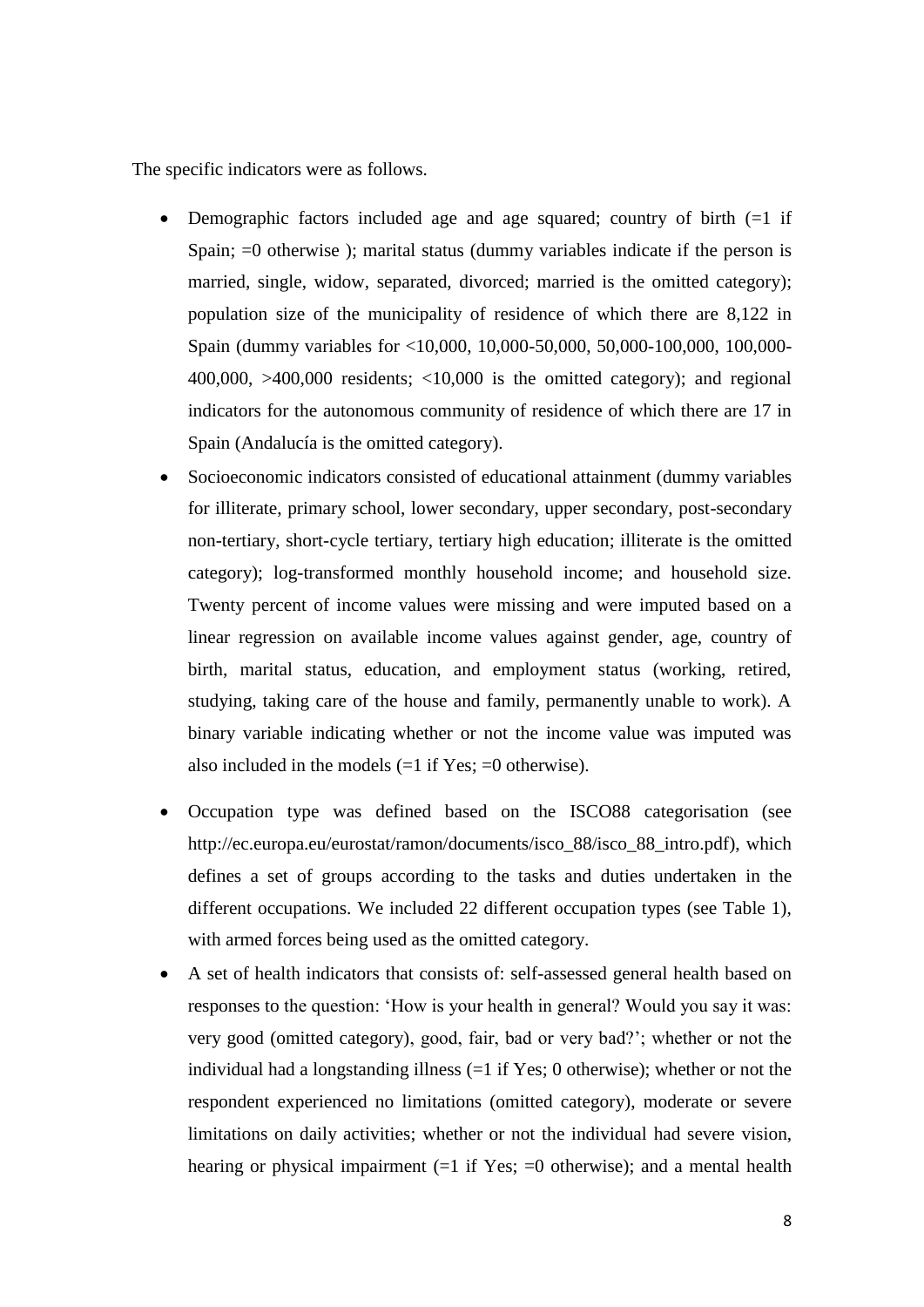indicator. The latter was based on responses to the Short-Form 36 (SF-36) questionnaire items related to mental health. According to the methodology used in the survey based on the SF-36 manual, we created a variable based on responses to the following questions: 'How much of the time, during the past 4 weeks… have you been very nervous? Have you felt so down in the dumps that nothing could cheer you up? Have you felt calm and peaceful? Have you felt downhearted and depressed? Have you been happy?' Each question could take up to five values defined as 'all of the time/most of the time/some of the time/a little of the time/none of the time'. The derived indicator lies between 0 and 100, with larger values indicating a better mental health state.

• Productivity and work-related sickness: We include indicators based on responses to the questions: 'Are any of the diseases you had in the past 12 months caused or made worse by your job or by work you have done in the past?' (=1 if Yes; =0 otherwise), and 'in the past 12 months, how many days in total were you absent from work for reasons of health problems?' The latter variable was specified as a continuous measure.

#### *Statistical methods*

In the EHIS data only individuals currently employed were asked about their exposure to work-related discrimination. This could bias the analysis because obese individuals might be less likely to be in employment due to factors associated with weight-related discrimination. If there are unobserved factors that influence the probability of being employed which also influence perceived discrimination at work, our estimates would be affected by sample selection bias. We investigate this issue by testing for selection bias using a sample selection model (Heckman 1979).

In these models, we assume that a variable *D* is only observed if another latent variable *E* is positive,

$$
D^* = \beta X + \mu_1
$$
  

$$
E^* = \gamma Z_i + \mu_2
$$
 Eq. 1

Where  $D^*$  is an unobserved latent variable such that  $D^* \ge 0$  if  $D=1$  and  $D^* < 0$  if  $D=0$ , and  $E^*$  is defined similarly.  $E=1$  if we observe D, and zero otherwise. In our study, *D* represents the probability of reporting exposure to work-related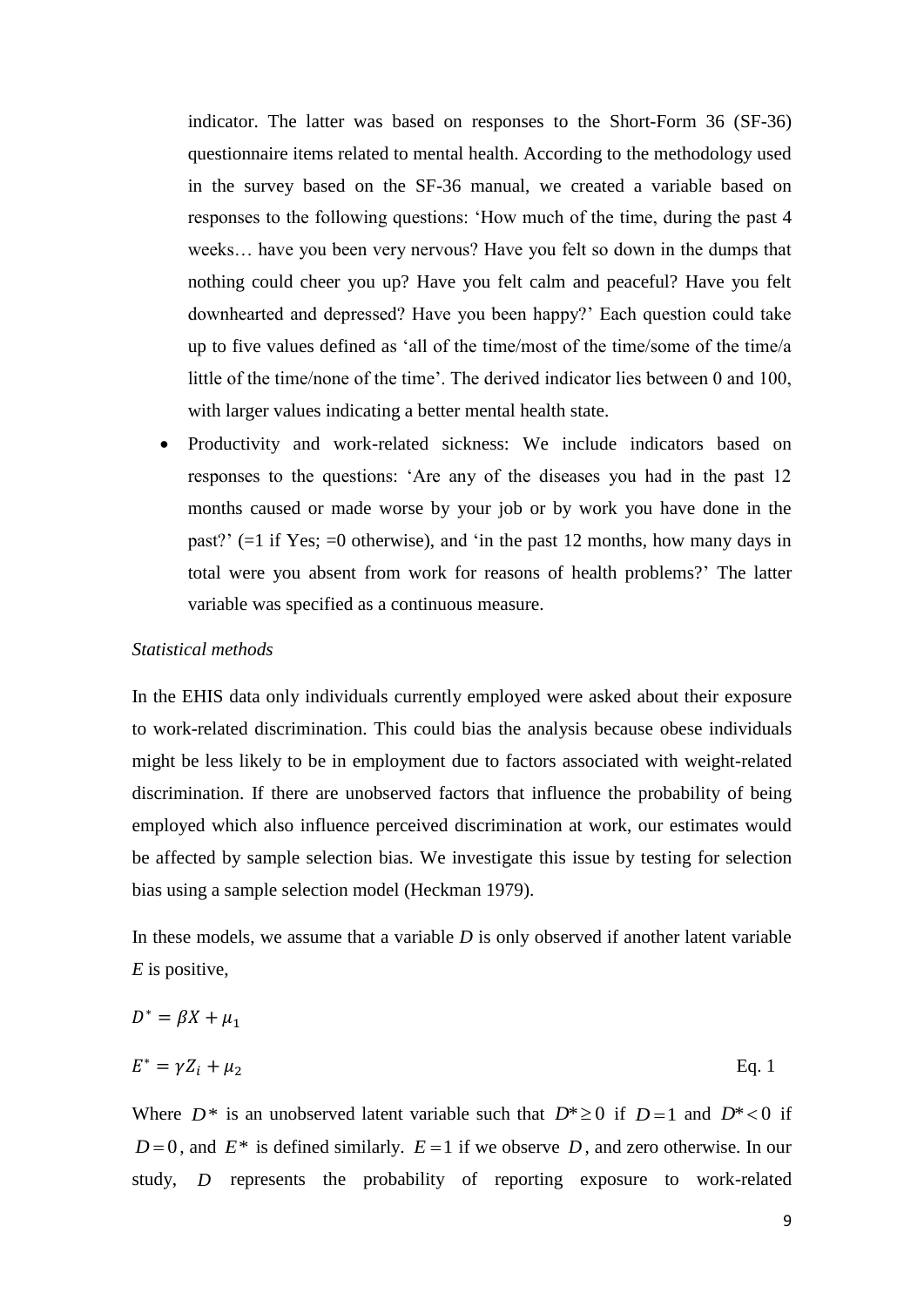discrimination, among individuals who report being employed, and *E* represents the probability that the individual is currently in employment. *X* and *Z* are vectors of regressors (including obesity indicators) and the error terms  $\mu_1$  and  $\mu_2$  are jointly normally distributed, independently of *X* and *Z*, with zero expectations (Wooldridge 2003).

Identification of the sample selection model relies on including some explanatory variables that enter the first-stage equation (employment equation) but do not enter the second stage regression (discrimination equation). In other words, *X* is a subset of *Z*, and *Z* includes additional variables that act as instruments. We used the unemployment rate in the autonomous community of residence in 2009 (as provided by the Institute of National Statistics) as exclusion criteria in the second equation. We expect that unemployment rate in the region of residence affects the probability of having a job, but it would not affect the probability of being discriminated at work once the individual has a job, conditional on the other covariates. We tested this assumption by looking at the significance of the instrument on the discrimination equation.

The nonselection hazard (also known as the inverse Mills ratio) is computed from the probit employment model and added as an extra variable in the second stage regression of the outcome *D* on the set of explanatory variables. Thus, the model for the probability of reporting perceived work discrimination is,

$$
D^* = \beta X + \rho \lambda + \mu
$$
  
 
$$
\lambda = \varphi(\gamma Z) / \Phi(\gamma Z)
$$
 Eq. 2

where  $\Phi(.)$  is the cumulative distribution function of the standard normal distribution and  $\varphi$ (.) is the corresponding probability density function. This model is the binary twostage model version of the sample selection model developed by Heckman, 1979 (Heckman 1979). We test for sample selection by looking at the significance of the estimated selection coefficient  $\lambda$  included in the second equation.

In the absence of evidence of sample selection bias, we conduct logistic regression models on the binary dependent variable, and we compare the results with those obtained when using ordered models that allows for the discrimination variable to take three levels (very exposed; somewhat exposed; no exposed) instead of the binary specification (very exposed/somewhat exposed; no exposed). We test whether the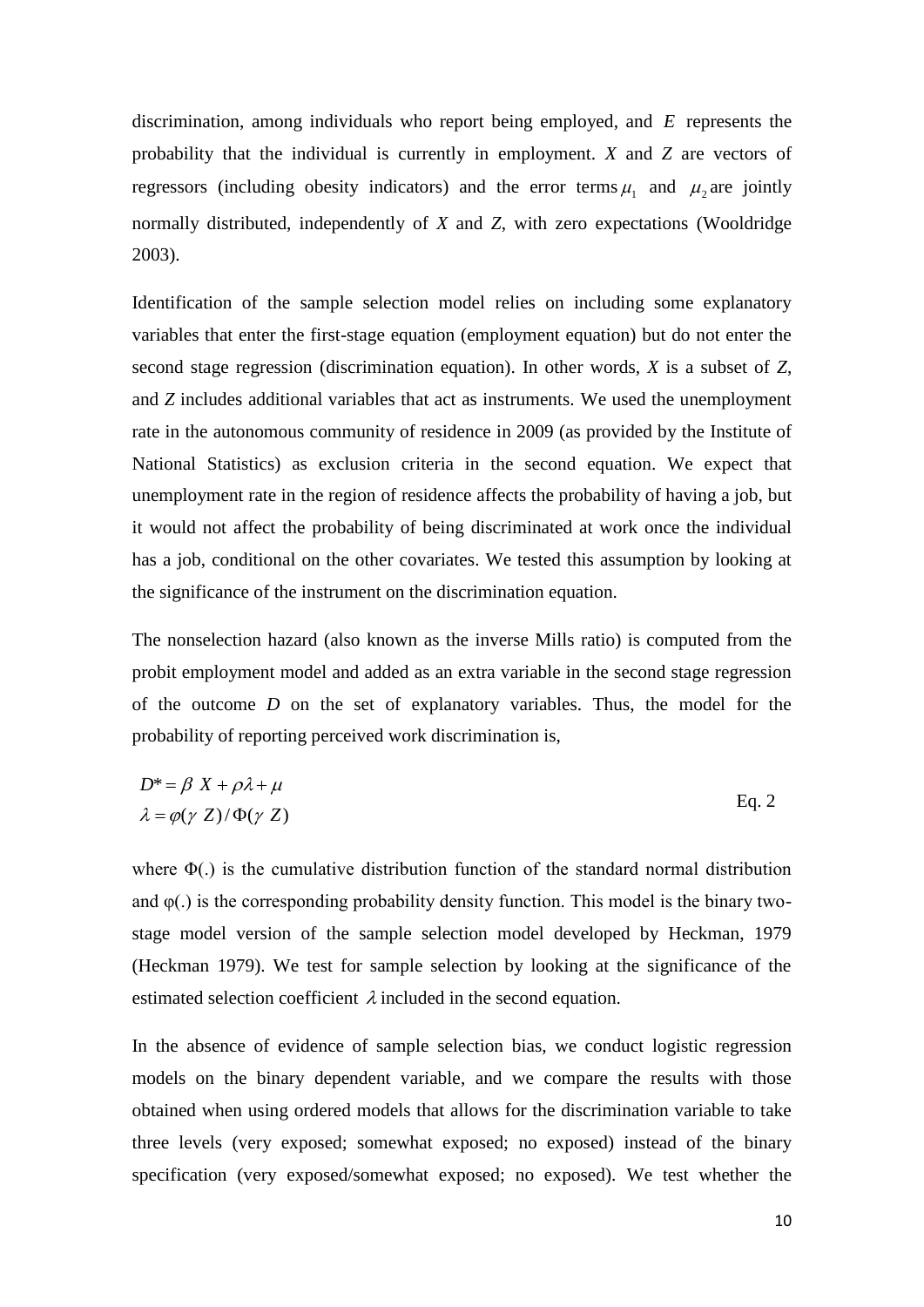obesity indicators coefficients are statistically significantly different across binary and ordered model specifications using the *suest* command in STATA.

In addition to running models on the full sample for men and women, we also stratified by *i)* the type of occupation and *ii)* the obesity prevalence of the region of residence. The models stratified by occupation type were defined by whether or not individuals worked in customer-facing activities, which comprised: customer services clerks (ISCO 42), service workers, shop and market sales workers (ISCO 51-52), and sales and services elementary occupations (ISCO 91). Obesity prevalence was measured by collapsing individual BMI $\geq 30$ kg/m<sup>2</sup> in the sample by the 17 Spanish autonomous communities in the data. Obesity prevalence ranged from 12% to 23% across regions. Analyses were then stratified by whether individuals lived in a region with an obesity prevalence below/above the median. We used EHIS data to estimate regional obesity prevalence as there is no other independent publicly available source of data on this in Spain.

We run five models in each case, where we add increasingly more sets of covariates besides obesity. Model 1 includes demographic factors only; in Model 2 we add socioeconomic characteristics; in Model 3 we additionally control for occupation type; in Model 4 we add health variables; and, in Model 5 we include the productivity and work-related sickness indicators.

Models were stratified by gender and adjusted for clustering at the primary sample unit level. We compute and present average partial effects for the obesity indicators (using the *margins* command in STATA) to allow for the quantitative interpretation of the role of obesity on perceived work discrimination. Analyses were undertaken in STATA version 12.0/SE.

We tested for multicollineary using Variance Inflation Factors (VIF). We conducted a number of diagnostic tests on our models (link test, Hosmer and Lemeshow test, residual diagnosis measures) and calculated several goodness-of-fit measures (Akaike Information Criterion (AIC), Bayesian Information Criterion (BIC), pseudo R-squared). In addition, the categorical assessment of model fit was explored via sensitivity, specificity and percentage of correctly classified predictions values; we used the sample mean of the dependent variable as cut-off for determining whether an observation had a predicted positive outcome.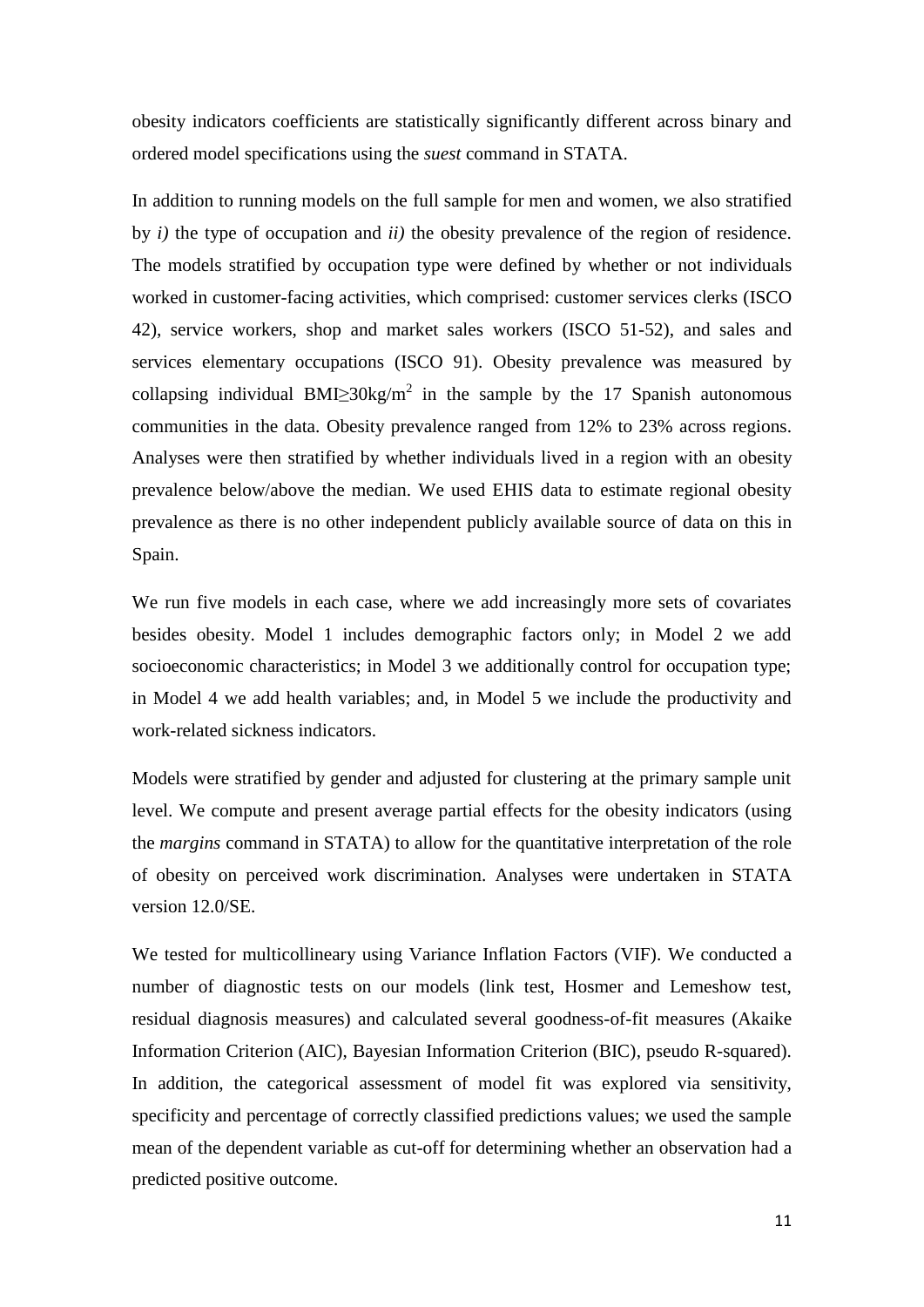## **Results**

#### *Summary statistics*

Table 1 presents the summary statistics of the variables used in the models. Nearly 7% of female workers reported being exposed (very exposed/some exposure) to workrelated discrimination, while under 5% of male workers reported the same thing. Obesity is more prevalent among men, with over 16% of males categorised as obese  $(BMI \geq 30)$  as compared to 9% of females. However, the percentage of females who are morbid obese (BMI≥40) is larger than the percentage of males, 0.5% versus 0.3%. It is worth noting that these figures are based on a subsample of individuals in employment; figures for obesity (morbid obesity) across the full -employed and non-employedsurvey sample were slightly higher at 18% (0.5%) and 16% (1%), for males and females, respectively.

### *Model results*

We first tested for sample selection bias. We found that our exclusion criteria, unemployment rate in the region of residence, significantly predicts (weakly so for males) the likelihood of being employed, even after controlling for the full set of individual demographic, socioeconomic and health factors (p value  $=0.023$  and  $=0.092$ , for females and males, respectively). However, this variable did not affect the probability of perceiving work discrimination among those currently working (p value  $=0.764$  and  $=0.779$ , among females and men, respectively). We thus used this variable as exclusion criteria in the selection models.

We found no evidence of sample selection bias. The selection coefficients were found to be non-significant in every model conducted on the full samples (see first row in Table 2).

We thus moved to non-sample selection models, and compared the results of binary and ordered discrimination models, which yielded similar results (the obesity indicators coefficients were not statistically significantly different across model specifications, p values  $=0.9837$  and  $=0.3982$ , for females and males, respectively). For ease of interpretation, we present only the output of the binary models, which allow us to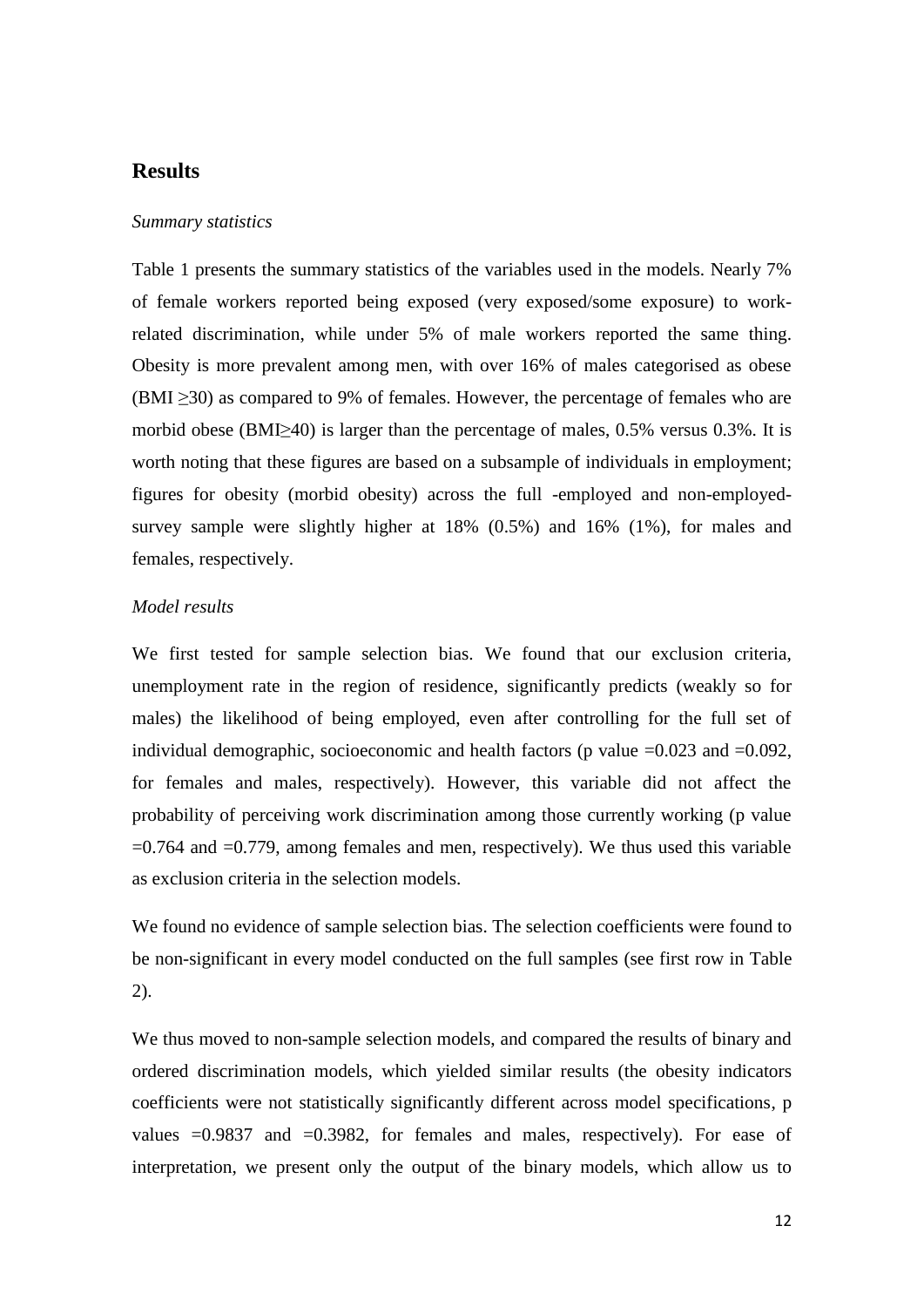compute a single set of marginal effects: marginal effects of obesity based on the logistic models of perceived work discrimination are presented in Table 2.

In separate models we show the impact of obesity included as a binary indicator and also as a four-category variable (underweight and normal weight are omitted categories). Each column in Table 2 shows the marginal effect of the obesity variables estimated in models with increasingly more sets of covariates as control variables (i.e. Model 1 to Model 5), as previously described. We present the effects among the full working sample, among those working/not working in customer facing-jobs and among those living in areas below/above median obesity prevalence, separately for women and men. We found no signs of collinearity; VIF values were lower than 10 for the full set of covariates (5.17 and 5.23 in the female and male sample, respectively). Some variable categories perfectly predicted the outcome variable in some models and so were dropped (the dropped variables in Model 5 in full working sample are indicated in Appendix 1). Appendix 2 summarises the results of model diagnostic tests and goodness-of-fit measures. We ran these tests on the models that include obesity as a four-category variable. The results show no sign of specification errors and goodnessof-fit measures generally improved in models that included more control variables. Analyses excluding observations that were identified as outliers based on residuals values yielded the same conclusions as the analyses including all observations.

The results show that while the binary obesity category is non-significant in any model, females who are morbidly obese are more likely to report discrimination at work. However, in the full sample models, this effect of morbid obesity becomes nonsignificant when we control for health characteristics. For females working in customerfacing jobs, the impact of morbid obesity on work-related discrimination remains even when controls for health and productivity (i.e. sickness absence) are included. Morbid obese women are 7 percentage points more likely to report work-related discrimination than normal weight females in this subsample; the effect is non-significant among those working in non-customer facing jobs. Furthermore, morbid obese women who live in regions where obesity prevalence is low experience significantly more discrimination at work (with a probability 11 percentage points larger than normal weight females) that is not explained by other factors, while morbidly obese females living in areas with high obesity prevalence do not experience a larger degree of discrimination. We found no evidence of an effect of obesity on perceived work discrimination among males, nor in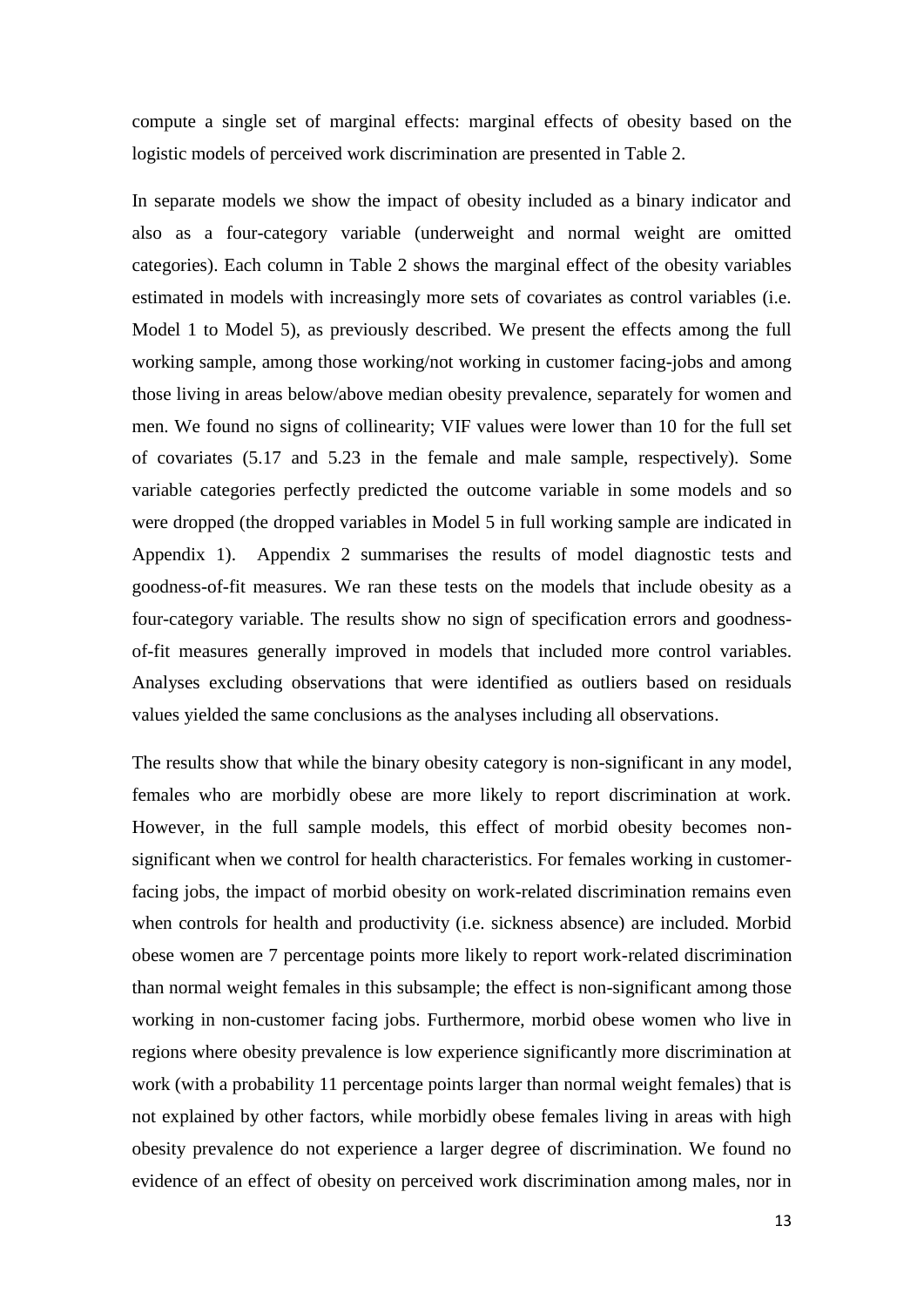the full sample, neither among males working in customer-facing activities or living in areas with low obesity prevalence, once we control for the set of included covariates.

Appendix 1 shows the effect of all the variables included in Model 5 (full models). Among females, the following variables increase the probability of reporting workrelated discrimination: age (with inverse U-shape); living in areas with a larger population size; in a smaller household; working on certain types of occupations especially armed forces, physical and engineering science associate professionals, and plant and machine operators and assemblers-; having a limiting illness; a worse mental health score; becoming sick due to work-related issues; and taking more sick leave days. Age, mental health and sickness related to work have a similar impact on perceived discrimination among males, while the other variables are non-significant in the male sample. Instead, being non-Spanish and highly educated significantly increases perceived discrimination at work for men, while these factors do not appear to affect women.

## **Discussion**

Our findings suggest that weight-related discrimination in work settings in Spain is concentrated on women with extreme obesity. These results are consistent with the findings of a recent review (Spahlholz et al. 2016), which concluded that perceived weight discrimination is more frequent in women and in individuals with higher BMI values. This highlights the 'gendered' nature of obesity discrimination, which might happen due to 'the ideal of beauty in today's western societies and the interpretation of overweight. The beauty ideal puts more pressure on women to be slim than on men' (Giel et al. 2010). There is clear and abundant evidence that work discrimination is particularly strong for women (Puhl and Brownell 2001). Furthermore, the shift in the BMI distribution over time might explain why discrimination is now centred on morbid obese individuals, as overweight and (non-morbidly) obese people are a norm today rather than an exception in many countries, including Spain.

Importantly, our study also shed light onto the underlying sources of discrimination. We identified that the role of obesity in perceived discrimination varies significantly by whether the job requires extensive public contact. This finding suggests a form of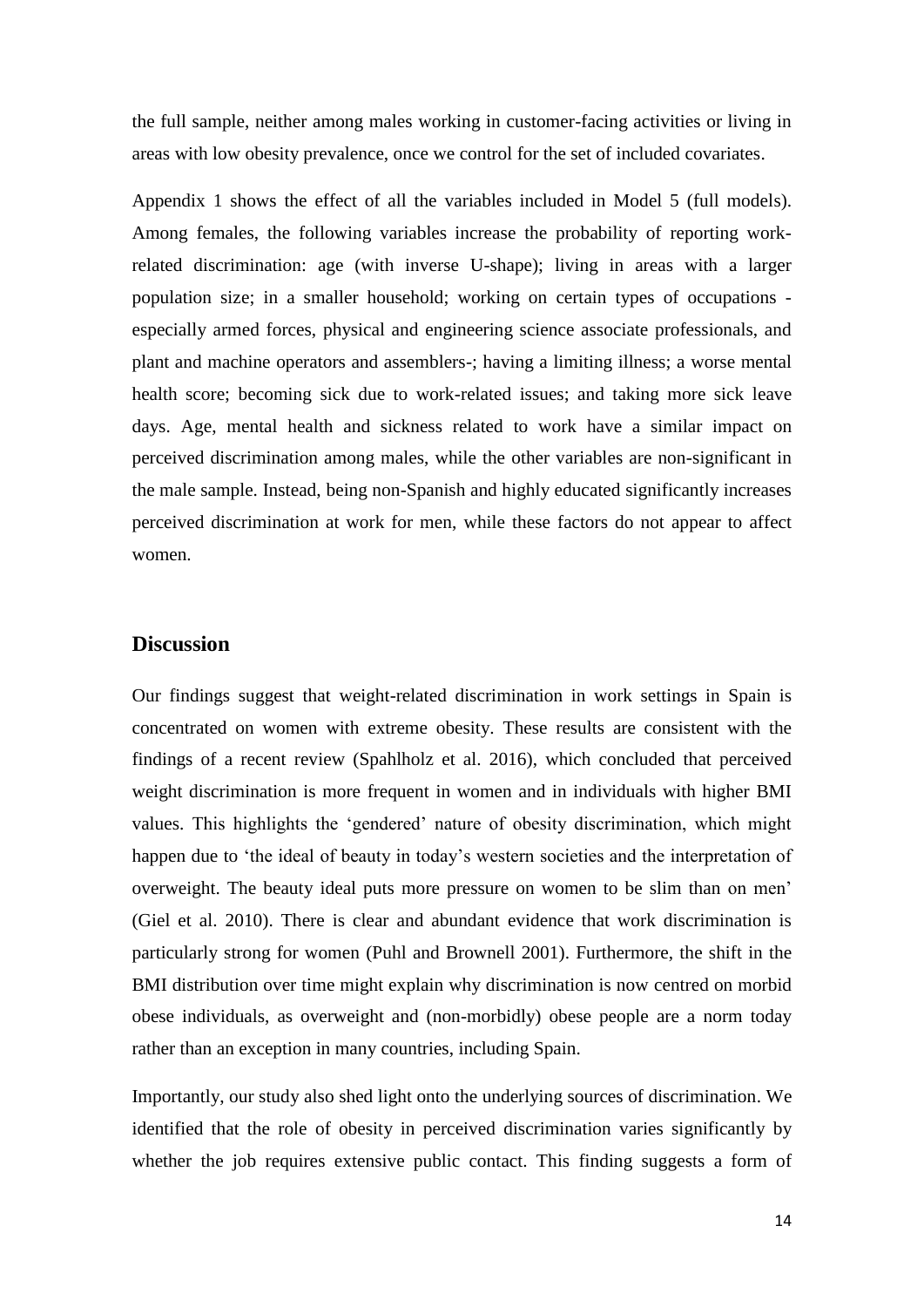induced *statistical discrimination*, by which organisations attempt to show a goodlooking appearance of their employees in customer facing jobs (Pingitore et al. 1994) under the expectation that customers will respond worse to obese workers and productivity will therefore be lower in this group. Statistical discrimination at the workplace becomes a consequence of customer preferences due to social stigma. Furthermore, we found that independently of the occupation, extremely obese females that lived in areas where obesity prevalence was low also experienced a larger degree of discrimination. This result indicates that the *social norm* also plays a significant role in work-related discrimination, especially in regions where obesity is considered a transgression of cultural norms.

A series of issues warrant further discussion. First, we focus on perceived rather than actual discrimination; whether such perceptions reflect what individuals actually encounter in their lives is unclear (Andreyeva, Puhl, and Brownell 2008). However, perceived work related discrimination, even if it might not correspond to actual discrimination, does deserves being studied as it provokes psychological distress (Pavalko, Mossakowski, and Hamilton 2003) and work-related attitudes and behaviours, which in turn might cause organisational distress (Roehling, Roehling, and Pichler 2007) and reflected appraisals, a concept indicating that negative self-perceptions are a reaction to the perception of negative views by others (Carr and Friedman 2005). The literature finds that perceived weight discrimination in some countries is lower than actual weight discrimination (Rothblum et al. 1990). This might be due to the fact that some obese workers believe the negative stereotypes of obesity are true, and feel that weight-related mistreatment is not unfair. They thus become victims of the interiorisation of the stigma.

EHIS data on work-related discrimination pertains to exposure to discrimination at the individual current workplace. Therefore, we might not be able to observe discrimination taking place in other stages of the employment cycle, such as among those searching for a job. Previous evidence on the link between obesity and employment status is mixed with some studies finding a significant effect (Tunceli, Li, and Williams 2006; Morris 2007; Kinge 2016; Katsaiti and Shamsuddin 2016), while others have not found an impact of obesity on employment (Cawley 2004; Lindeboom, Lundborg, and van der Klaauw 2010; Norton and Han 2008). Also, EHIS work-related discrimination measure is not a direct measure of obesity-related discrimination at work, but work-related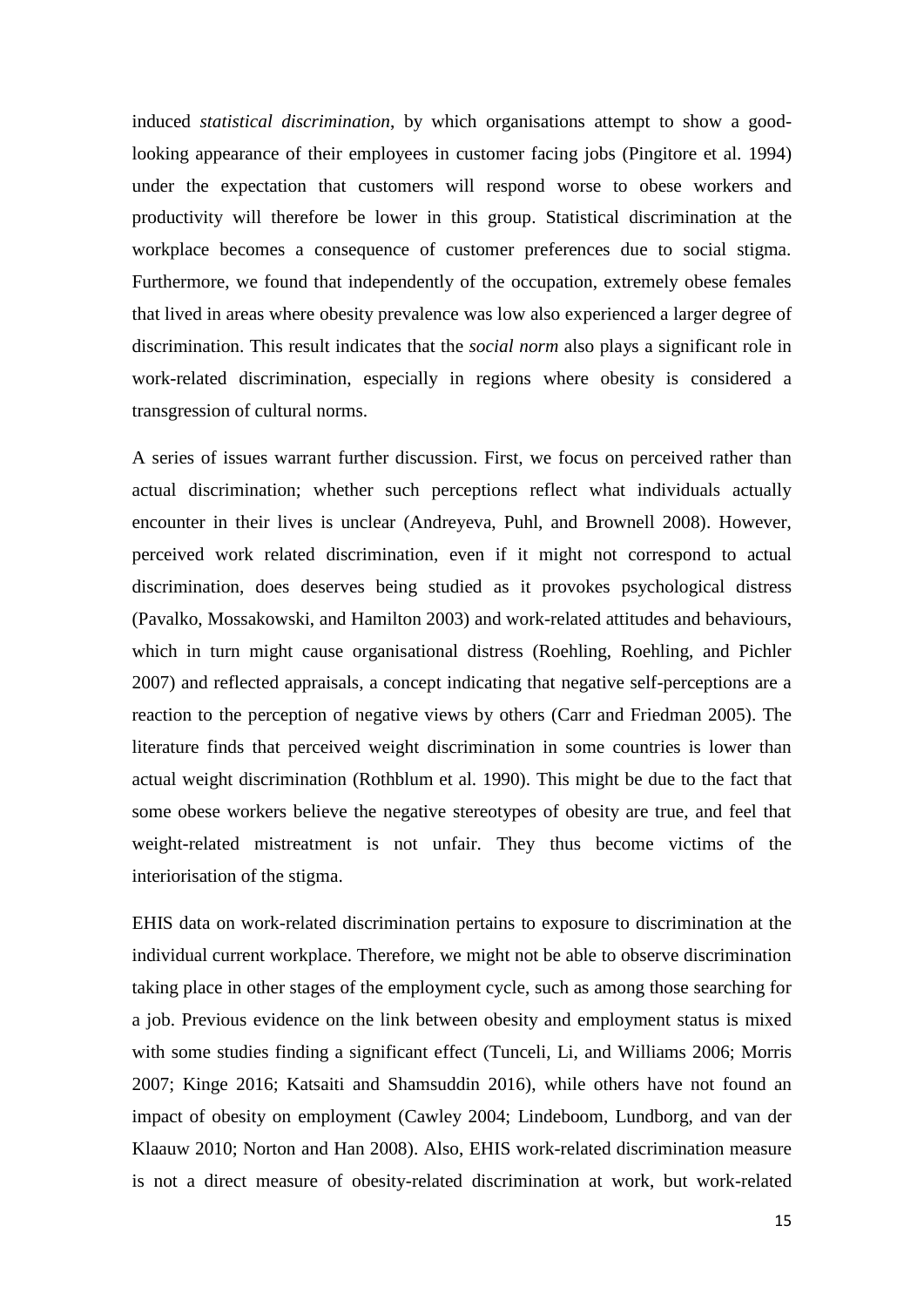discrimination in general. Therefore, it is crucial to control for other potential sources of discrimination in our analysis. The large number of covariates we include in our models are aimed to control for this issue, including age, sex, country of birth, socioeconomic characteristics, physical and mental health status, productivity, etc.

Also, importantly, the relationship between obesity and perceived discrimination is likely to be driven by causal effects in both directions. We aim to estimate the effect of obesity on perceiving discrimination but some studies have gathered evidence of the same link taking the opposite perspective. A longitudinal study of a sample of 6,157 American adults over a four-year period concludes that weight discrimination, rather than motivating individuals to lose weight, increases risk for obesity (Sutin and Terracciano 2013). With cross-sectional data it is not possible to estimate causation, although some of the variables included in our models might alleviate this issue to some extent: responses to whether any of the health conditions individuals had were caused or made worse by their job might partly capture the fact that some individuals become obese due to exposure to weight-related discrimination at work.

It is also worth noting that beauty or physical fitness is a specific qualification required for some jobs or positions (as actor or catwalk´s model), just as cognitive abilities or social capacities are required for other jobs. If job performance is related to bodily characteristics, keeping obese workers away from those positions would not be discrimination but a sign of efficient allocation of human resources. That may be the reason why obese persons are underrepresented in highly physically demanding jobs. We tried to estimate models on a subsample of individuals employed on physically demanding occupations to explore the potential role of obesity. However, the small sample size in this subsample did not allow for these models to be conducted.

Previous research suggests that perceived discrimination is associated with physical and mental health factors (Spahlholz et al. 2016). In our study we are able to control for a set of general health characteristics and mental health scores. We found that particularly mental health plays a significant role in perceived work discrimination among both women and men. The relationship between obesity, mental health and subjective discrimination thus deserves further research.

In conclusion, we found that weight-related discrimination in work settings in Spain is concentrated among women with morbid obesity. We also found that perceived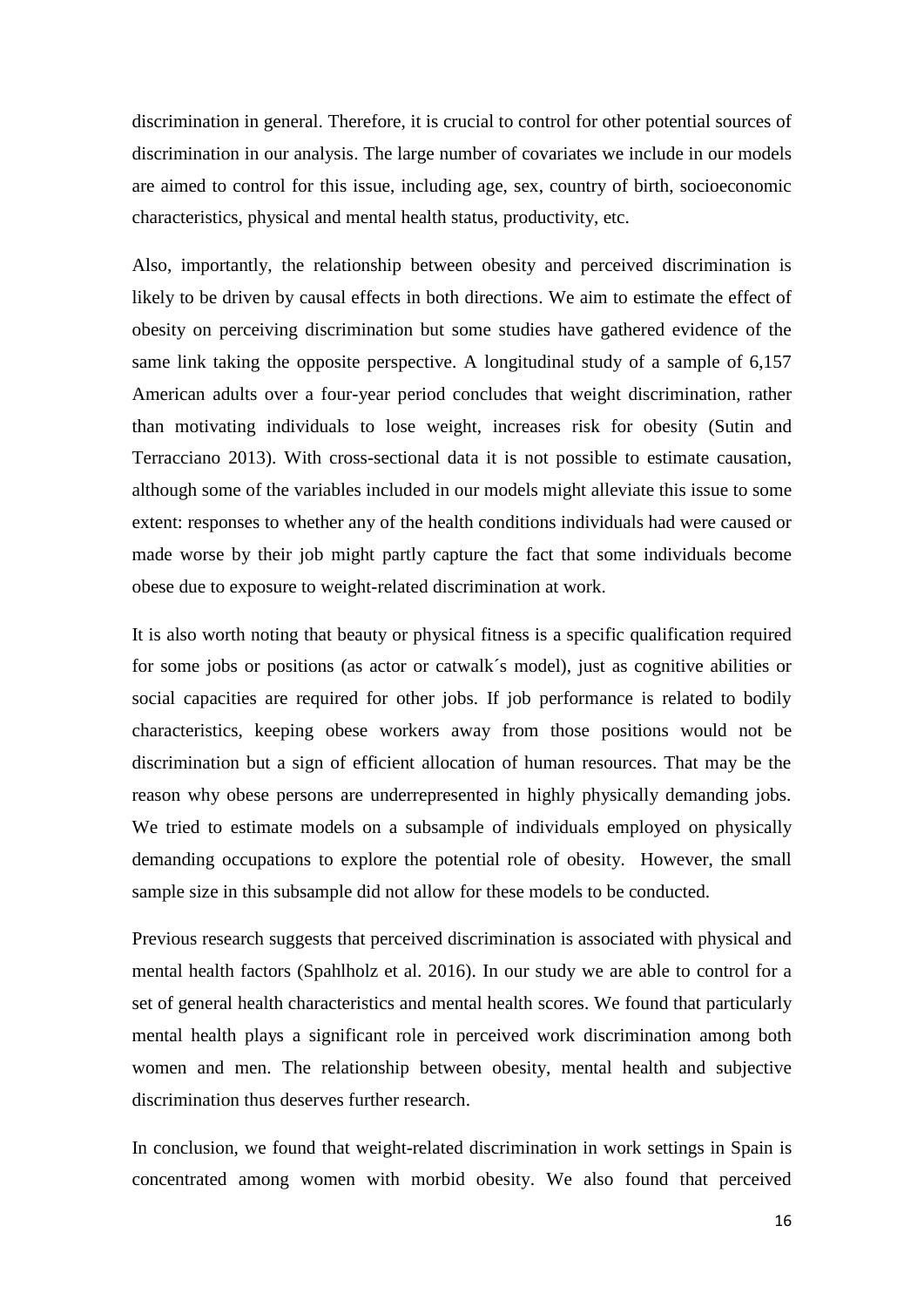discrimination varies significantly by type of job and prevalence of obesity. Our results indicate that the most vulnerable groups likely to experience discrimination at work due to their weight are females with extreme obesity, working on customer services occupations and who live in areas where obesity prevalence is low. These findings emphasise the persistence of the gendered nature of obesity-related discrimination, and provide some evidence of a form of induced statistical discrimination. Employers' expectations of lower returns from obese workers in customer facing jobs might be driven by customers' preferences caused by social stigma. Furthermore, the role of area obesity prevalence highlights the impact of cultural social norms even within the same country.

#### **Funding details**

This work was funded by the Ministry of Economy and Competitiveness (MINECO) of Spain, under the programme "Programa Estatal de Investigación, Desarrollo e Innovación Orientada a los Retos de la Sociedad, Plan Estatal de Investigación Científica Técnica y de Innovación 2013-2016 under Grant ECO2013-48217-C2-1. (http://invesfeps.ulpgc.es/en). The funder had no influence on the conduct of this study or the drafting of this manuscript.

## **Disclosure statement**

Authors have no conflict of interest.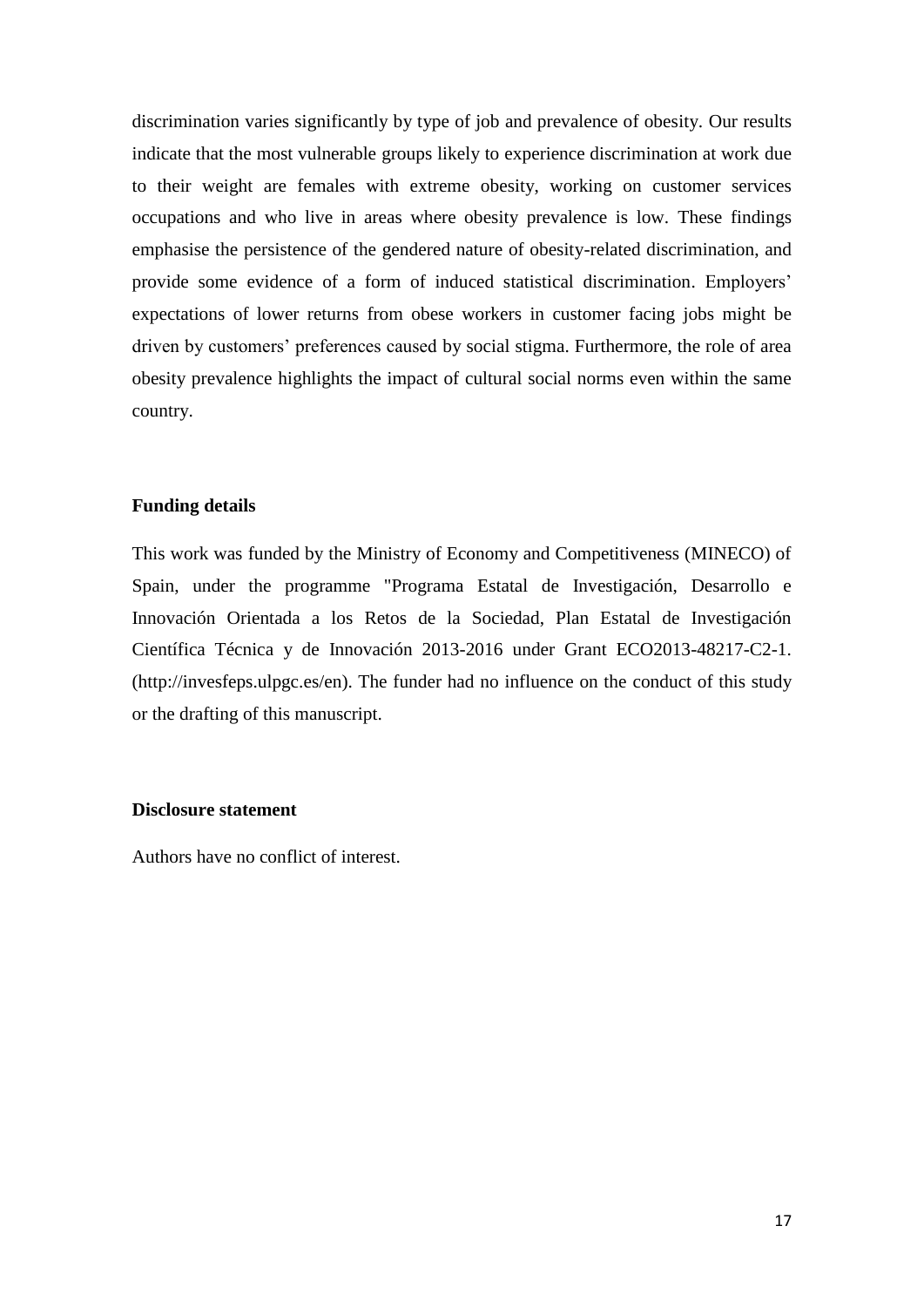### **References**

- Andreyeva, T., P.-C. Michaud, and A. van Soest. 2007. "Obesity and Health in Europeans Aged 50 Years and Older." *Public Health* 121 (7): 497–509. doi:10.1016/j.puhe.2006.11.016.
- Andreyeva, Tatiana, Rebecca M Puhl, and Kelly D Brownell. 2008. "Changes in Perceived Weight Discrimination among Americans, 1995-1996 through 2004- 2006." *Obesity (Silver Spring, Md.)* 16 (5): 1129–34. doi:10.1038/oby.2008.35.
- Arrow, KJ. 1973. "The Theory of Discrimination." In *Discrimination in Labor Markets*, edited by Orley Ashenfelter and Albert Rees. Princeton University Press.
- Becker, GS. 2010. *The Economics of Discrimination*. University of Chicago Press.
- Bellizzi, Joseph A., and Ronald W. Hasty. 1998. "Territory Assignment Decisions and Supervising Unethical Selling Behavior : The Effects of Obesity and Gender as Moderated by Job-Related Factors." *Selling* XV (2): 35–49.
- Carr, Deborah, and Michael A. Friedman. 2005. "Is Obesity Stigmatizing? Body Weight, Perceived Discrimination, and Psychological Well-Being in the United States." *Journal of Health and Social Behavior* 46 (3): 244–59. doi:10.1177/002214650504600303.
- Cawley, John. 2004. "The Impact of Obesity on Wages." *The Journal of Human Resources* 39 (2): 451–74. doi:10.3368/jhr.XXXIX.2.451.
- Giel, Katrin Elisabeth, Ansgar Thiel, Martin Teufel, Jochen Mayer, and Stephan Zipfel. 2010. "Weight Bias in Work Settings - A Qualitative Review." *Obesity Facts* 3 (1): 33–40. doi:10.1159/000276992.
- Heckman, James J. 1979. "Sample Selection Bias as a Specification Error." *Econometrica* 47 (1): 153–61. doi:10.2307/1912352.
- Katsaiti, Marina-Selini, and Mrittika Shamsuddin. 2016. "Weight Discrimination in the German Labour Market." *Applied Economics* 48 (43): 4167–82. doi:10.1080/00036846.2016.1153791.
- Kinge, Jonas Minet. 2016. "Body Mass Index and Employment Status: A New Look." *Economics & Human Biology* 22 (September): 117–25. doi:10.1016/j.ehb.2016.03.008.
- Klassen, Michael L., Cynthia R. Jasper, and Richard Jackson Harris. 1993. "The Role of Physical Appearance in Managerial Decisions." *Journal of Business and Psychology* 8 (2): 181–98. doi:10.1007/BF02230384.
- Lindeboom, Maarten, Petter Lundborg, and Bas van der Klaauw. 2010. "Assessing the Impact of Obesity on Labor Market Outcomes." *Economics & Human Biology* 8 (3): 309–19. doi:10.1016/j.ehb.2010.08.004.
- Malnick, S.D.H. 2006. "The Medical Complications of Obesity." *QJM* 99 (9): 565–79. doi:10.1093/qjmed/hcl085.

Morris, Stephen. 2007. "The Impact of Obesity on Employment." *Labour Economics* 14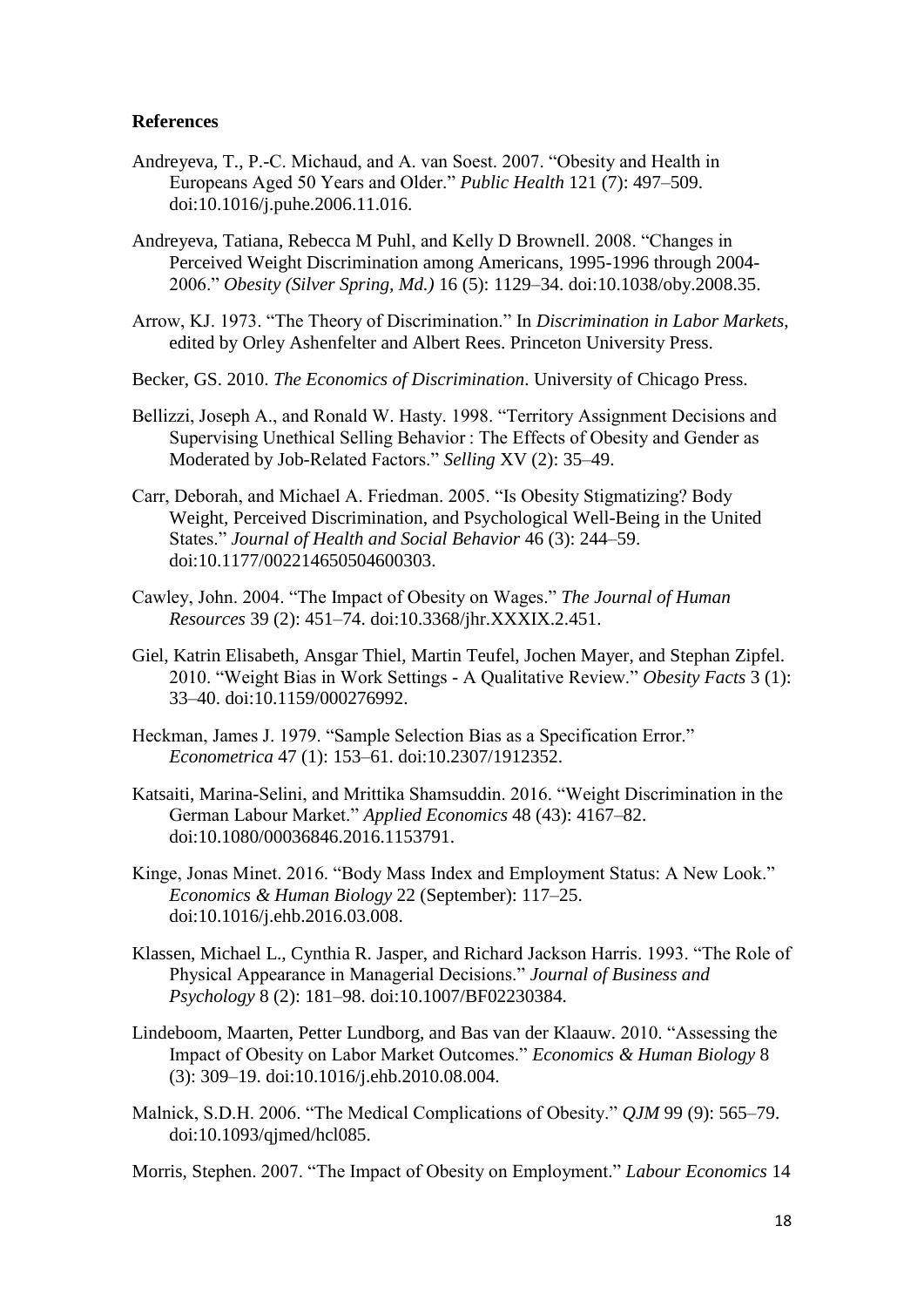(3): 413–33. doi:10.1016/j.labeco.2006.02.008.

- MSSSI. 2016. *Tendencias de Salud En 30 Indicadores*.
- Norton, Edward C, and Euna Han. 2008. "Genetic Information, Obesity, and Labor Market Outcomes." *Health Economics* 17 (9): 1089–1104. doi:10.1002/hec.1383.
- OECD. 2010. *Obesity and the Economics of Prevention*. OECD Publishing. doi:10.1787/9789264084865-en.

———. 2014. "OECD: Obestiy Update 2014." *OECD Health Statistics*, no. June: 8. doi:10.1007/s11428-009-0404-2.

- Pavalko, Eliza K, Krysia N Mossakowski, and Vanessa J Hamilton. 2003. "Does Perceived Discrimination Affect Health? Longitudinal Relationships between Work Discrimination and Women's Physical and Emotional Health." *Journal of Health and Social Behavior* 44 (1): 18–33. http://www.ncbi.nlm.nih.gov/pubmed/12751308.
- Phelps, Edmund S. 1972. "The Statistical Theory of Racism and Sexism." *The American Economic Review* 62 (4): 659–61.
- Pingitore, R, B L Dugoni, R S Tindale, and B Spring. 1994. "Bias against Overweight Job Applicants in a Simulated Employment Interview." *The Journal of Applied Psychology* 79 (6): 909–17. doi:7852208.
- Prospective Studies Collaboration. 2009. "Body-Mass Index and Cause-Specific Mortality in 900 000 Adults: Collaborative Analyses of 57 Prospective Studies." *The Lancet* 373 (9669): 1083–96. doi:10.1016/S0140-6736(09)60318-4.
- Puhl, R, and K D Brownell. 2001. "Bias, Discrimination, and Obesity." *Obesity Research* 9 (12): 788–805. doi:10.1038/oby.2001.108.
- Puhl, Rebecca, and Chelsea Heuer. 2009. "The Stigma of Obesity: A Review and Update." *Obesity* 17 (5): 941–64. doi:10.1038/oby.2008.636.
- Roehling, Mark V., Patricia V. Roehling, and Shaun Pichler. 2007. "The Relationship between Body Weight and Perceived Weight-Related Employment Discrimination: The Role of Sex and Race." *Journal of Vocational Behavior* 71 (2): 300–318. doi:10.1016/j.jvb.2007.04.008.
- Rooth, Dan-Olof. 2009. "Obesity, Attractiveness, and Differential Treatment in Hiring." *Journal of Human Resources* 44 (3): 710–35. doi:10.3368/jhr.44.3.710.
- Rothblum, Esther D, Pamela A Brand, Carol T Miller, and Helen A Oetjen. 1990. "The Relationship between Obesity, Employment Discrimination, and Employment-Related Victimization." *Journal of Vocational Behavior* 37 (3): 251–66. doi:10.1016/0001-8791(90)90044-3.
- Rothblum, Esther D., Carol T. Miller, and Barbara Garbutt. 1988. "Stereotypes of Obese Female Job Applicants." *International Journal of Eating Disorders* 7 (2): 277–83. doi:10.1002/1098-108X(198803)7:2<277::AID-EAT2260070213>3.0.CO;2-2.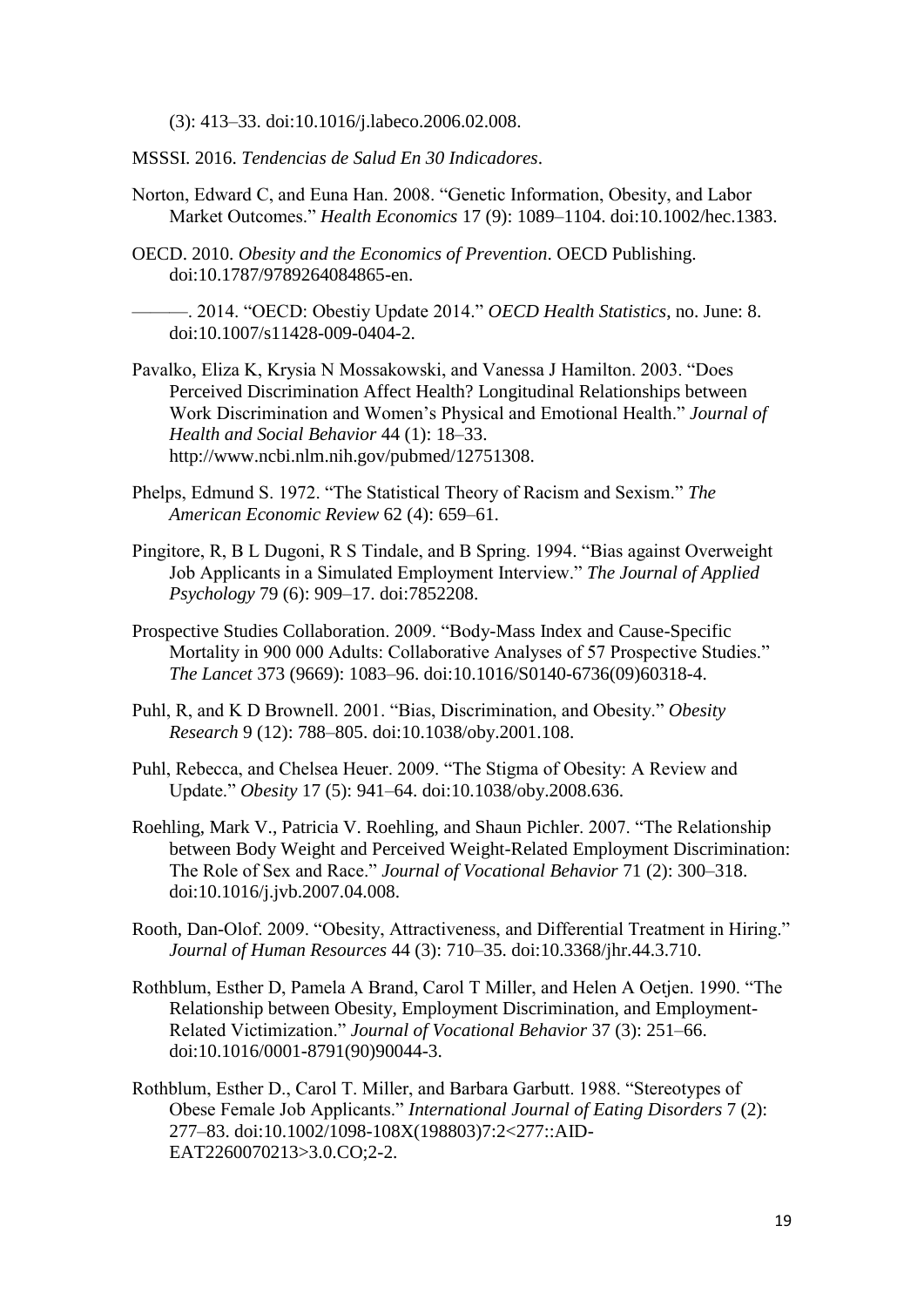- Rudolph, Cort W., Charles L. Wells, Marcus D. Weller, and Boris B. Baltes. 2009. "A Meta-Analysis of Empirical Studies of Weight-Based Bias in the Workplace." *Journal of Vocational Behavior* 74 (1): 1–10. doi:10.1016/j.jvb.2008.09.008.
- Spahlholz, J., N. Baer, H.-H. König, S. G Riedel-Heller, and C. Luck-Sikorski. 2016. "Obesity and Discrimination - a Systematic Review and Meta-Analysis of Observational Studies." *Obesity Reviews* 17 (1): 43–55. doi:10.1111/obr.12343.
- Sutin, Angelina R, and Antonio Terracciano. 2013. "Perceived Weight Discrimination and Obesity." *PloS One* 8 (7): e70048. doi:10.1371/journal.pone.0070048.
- Tunceli, Kaan, Kemeng Li, and L Keoki Williams. 2006. "Long-Term Effects of Obesity on Employment and Work Limitations among U.S. Adults, 1986 to 1999." *Obesity (Silver Spring, Md.)* 14 (9): 1637–46. doi:10.1038/oby.2006.188.
- Wooldridge, J. 2003. *Introductory Econometrics: A Modern Approach*. Mason: Thomson South-Western.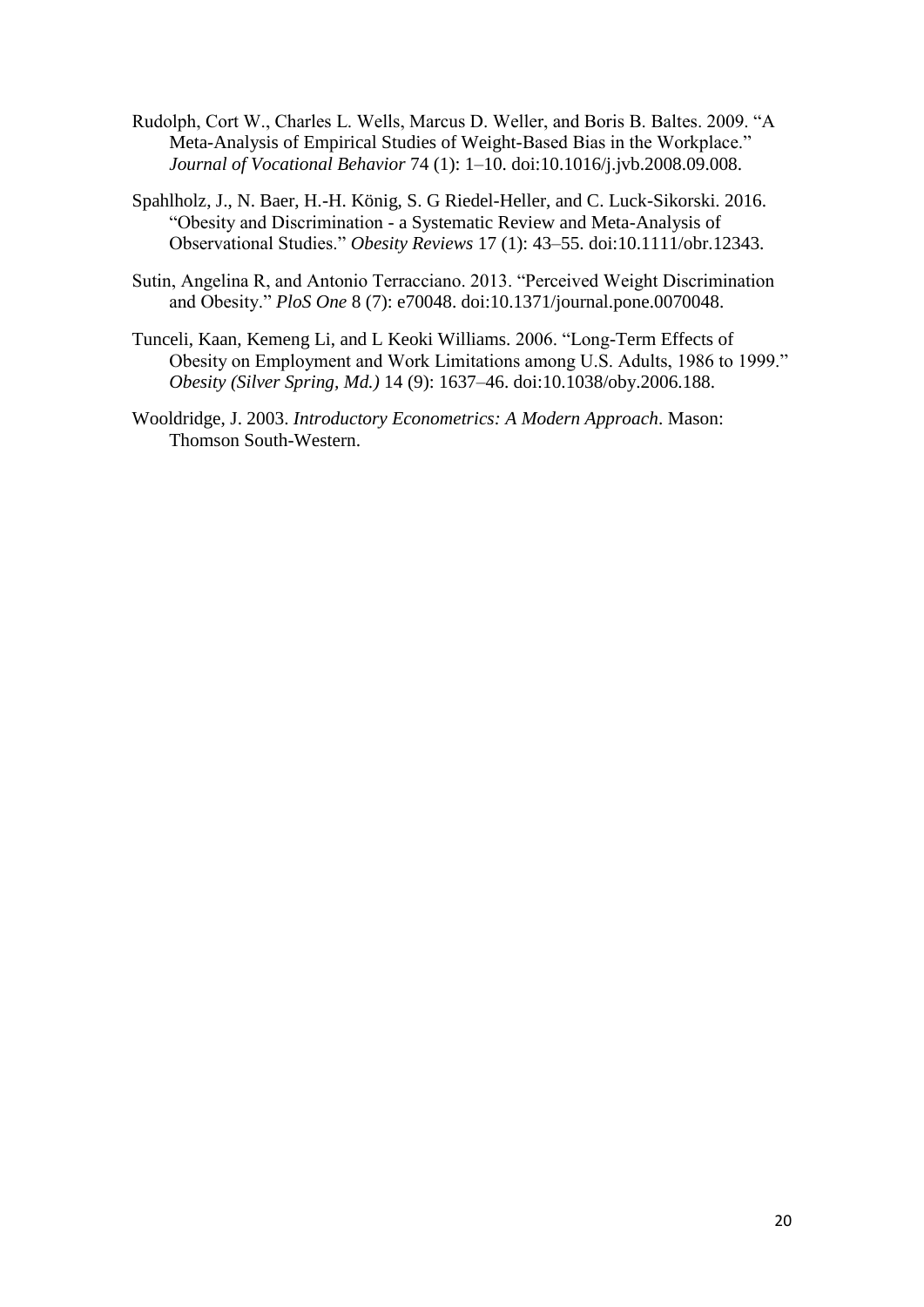# **Table 1. Summary Statistics by gender group**

|                                                                    | <b>Females</b> | <b>Males</b> |                  |           |
|--------------------------------------------------------------------|----------------|--------------|------------------|-----------|
|                                                                    | <b>Mean</b>    | <b>SD</b>    | <b>Mean</b>      | <b>SD</b> |
| Discrimination at work - Very exposed/some exposure                | 0.0678         | 0.2514       | 0.0470           | 0.2117    |
| <b>Obesity variables</b>                                           |                |              |                  |           |
| Obesity (BMI $\geq 30$ )                                           | 0.0929         | 0.2903       | 0.1650           | 0.3712    |
| Low weight $(BMI < 18.5)$                                          | 0.0342         | 0.1819       | 0.0027           | 0.0520    |
| Normal weight (BMI $\geq$ 18.5 & <25)                              | 0.6320         | 0.4823       | 0.3605           | 0.4802    |
| Overweight (BMI $\geq$ 25 & <30)                                   | 0.2408         | 0.4276       | 0.4718           | 0.4993    |
| Obese (BMI $\geq 30 \< 40$ )                                       | 0.0883         | 0.2838       | 0.1619           | 0.3684    |
| Morbid obese (BMI $\geq$ 40)                                       | 0.0046         | 0.0674       | 0.0031           | 0.0555    |
| <b>Demographic variables</b>                                       |                |              |                  |           |
| Age                                                                | 41.96          | 10.67        | 42.57            | 10.71     |
| Country of birth - Spain                                           | 0.8879         | 0.3155       | 0.9083           | 0.2886    |
| Marital status                                                     |                |              |                  |           |
| Married                                                            | 0.5476         | 0.4978       | 0.6429           | 0.4792    |
| Single                                                             | 0.3015         | 0.4590       | 0.2926           | 0.4550    |
| Widowed                                                            | 0.0340         | 0.1813       | 0.0079           | 0.0887    |
| Separated                                                          | 0.0472         | 0.2122       | 0.0211           | 0.1437    |
| Divorced                                                           | 0.0692         | 0.2538       | 0.0346           | 0.1828    |
| Size of municipality                                               |                |              |                  |           |
| Less than 10,000                                                   | 0.1785         | 0.3830       | 0.2135           | 0.4098    |
| Between 10,000-50,000                                              | 0.2479         | 0.4318       | 0.2632           | 0.4404    |
| Between 50,000-100,000                                             | 0.1408         | 0.3479       | 0.1515           | 0.3585    |
| Between 100,000-400,000                                            | 0.2481         | 0.4320       | 0.2261           | 0.4184    |
| More than 400,000                                                  | 0.1847         | 0.3881       | 0.1456           | 0.3528    |
| Socioeconomic variables                                            |                |              |                  |           |
| <b>Educational</b> attainment                                      |                |              |                  |           |
| Illiterate                                                         | 0.0025         | 0.0501       | 0.0019           | 0.0439    |
| No primary education                                               | 0.0242         | 0.1537       | 0.0344           | 0.1823    |
| Primary education                                                  | 0.1386         | 0.3455       | 0.1903           | 0.3926    |
| Lower secondary                                                    | 0.1502         | 0.3573       | 0.1923           | 0.3941    |
| <b>Upper secondary</b>                                             | 0.1538         | 0.3608       | 0.1559           | 0.3628    |
| Post-secondary non-tertiary                                        | 0.1077         | 0.3101       | 0.1006           | 0.3008    |
| Short-cycle tertiary                                               | 0.0847         | 0.2784       | 0.0932           | 0.2908    |
| Tertiary high education                                            | 0.3381         | 0.4731       | 0.2308           | 0.4214    |
| Household income                                                   |                |              |                  |           |
| Log household income                                               | 7.5546         | 0.4856       | 7.5691           | 0.4472    |
| Household income missing                                           | 0.1947         | 0.3960       | 0.1874           | 0.3903    |
| Household size                                                     | 2.77           | 1.20         | 2.90             | 1.18      |
| <b>Occupation type variables (ISCO88)</b>                          |                |              |                  |           |
| $00\,$<br>Armed forces                                             | 0.0018         | 0.0427       |                  | 0.1204    |
| 11<br>Legislators and senior officials                             | 0.0043         | 0.0658       | 0.0147<br>0.0060 | 0.0772    |
| 12<br>Corporate managers                                           | 0.0117         | 0.1073       | 0.0308           | 0.1727    |
| 13<br>Managers of small enterprises                                | 0.0395         | 0.1949       | 0.0635           | 0.2439    |
| 21<br>Physical, mathematical and engineering science professionals | 0.0073         | 0.0852       | 0.0240           | 0.1531    |
| 22<br>Life science and health professionals                        | 0.0334         | 0.1796       | 0.0174           | 0.1308    |
| 23<br>Teaching professionals                                       | 0.0635         | 0.2439       | 0.0304           | 0.1717    |
| 24<br>Other professionals                                          | 0.0334         | 0.1796       | 0.0213           | 0.1444    |
| 31<br>Physical and engineering science associate professionals     | 0.0121         | 0.1094       | 0.0377           | 0.1906    |
| 32<br>Life science and health associate professionals              | 0.0423         | 0.2012       | 0.0085           | 0.0919    |
| 33<br>Teaching associate professionals                             | 0.0279         | 0.1646       | 0.0128           | 0.1123    |
| 34<br>Other associate professionals                                | 0.0599         | 0.2373       | 0.0645           | 0.2456    |
| Office clerks<br>41                                                | 0.1145         | 0.3184       | 0.0497           | 0.2174    |
| 42<br>Customer services clerks                                     | 0.0857         | 0.2799       | 0.0256           | 0.1578    |
| 51<br>Personal and protective services workers                     | 0.1298         | 0.3361       | 0.0654           | 0.2473    |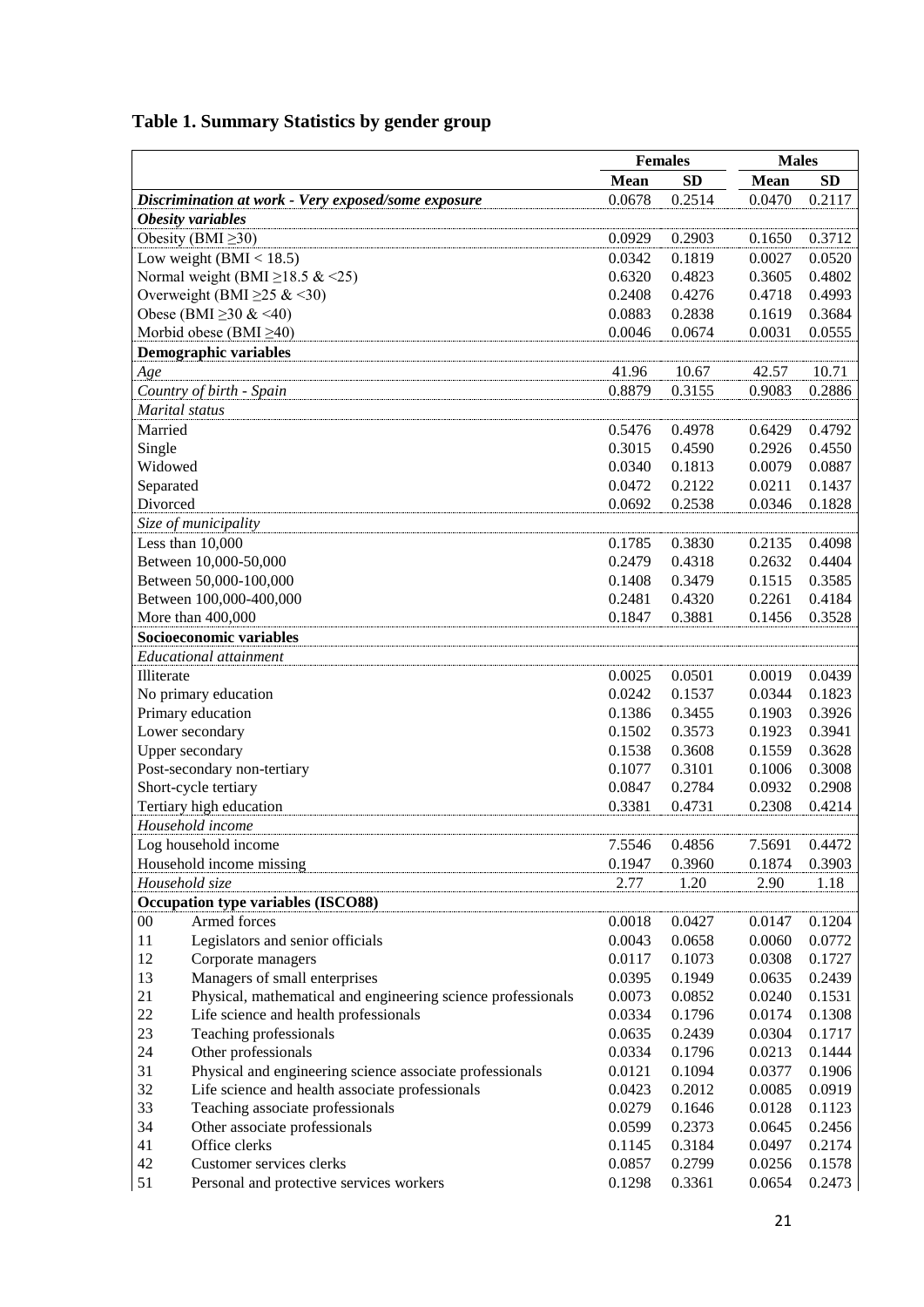| 52<br>Models, salespersons and demonstrators                         | 0.0971 | 0.2962 | 0.0530 | 0.2241 |  |
|----------------------------------------------------------------------|--------|--------|--------|--------|--|
| Skilled agricultural and fishery workers<br>61                       | 0.0126 | 0.1114 | 0.0387 | 0.1929 |  |
| Craft and related trades workers<br>7                                | 0.0206 | 0.1419 | 0.1913 | 0.3933 |  |
| 8<br>Plant and machine operators and assemblers                      | 0.0229 | 0.1494 | 0.1175 | 0.3220 |  |
| Sales and services elementary occupations<br>91                      | 0.1577 | 0.3645 | 0.0513 | 0.2206 |  |
| 92<br>Agricultural, fishery and related labourers                    | 0.0103 | 0.1009 | 0.0184 | 0.1344 |  |
| 93<br>Labourers in mining, construction, manufacturing and transport | 0.0114 | 0.1063 | 0.0559 | 0.2298 |  |
| <b>General health variables</b>                                      |        |        |        |        |  |
| Self-assessed health                                                 |        |        |        |        |  |
| Very good                                                            | 0.2125 | 0.4091 | 0.2261 | 0.4184 |  |
| Good                                                                 | 0.5846 | 0.4929 | 0.6219 | 0.4850 |  |
| Fair                                                                 | 0.1577 | 0.3645 | 0.1311 | 0.3376 |  |
| Bad                                                                  | 0.0379 | 0.1910 | 0.0168 | 0.1286 |  |
| Very bad                                                             | 0.0073 | 0.0852 | 0.0041 | 0.0636 |  |
| Long-standing illness - Yes                                          | 0.4558 | 0.4981 | 0.3907 | 0.4880 |  |
| Limiting long-standing illness                                       |        |        |        |        |  |
| No limitations                                                       | 0.8341 | 0.3721 | 0.8786 | 0.3267 |  |
| Moderate limitations                                                 | 0.1511 | 0.3582 | 0.1074 | 0.3096 |  |
| Severe limitations                                                   | 0.0148 | 0.1209 | 0.0141 | 0.1180 |  |
| Health impairment                                                    |        |        |        |        |  |
| Severe vision impairment                                             | 0.0057 | 0.0753 | 0.0046 | 0.0680 |  |
| Severe audition impairment                                           | 0.0023 | 0.0477 | 0.0044 | 0.0666 |  |
| Severe physical impairment                                           | 0.0352 | 0.1842 | 0.0164 | 0.1272 |  |
| Mental health $-$ SF-36 index for mental health dimension            | 76.57  | 18.29  | 81.91  | 15.82  |  |
| <b>Productivity and work-related sickness</b>                        |        |        |        |        |  |
| Sickness due to work-related issues - Yes                            | 0.1792 | 0.3835 | 0.1313 | 0.3378 |  |
| Days taken as sick leave in past year (number)                       | 12.13  | 43.98  | 8.09   | 35.02  |  |
| Sample size                                                          |        | 4,381  | 5,170  |        |  |
| Note: $BMI = Body Mass Index$ ; $SD = Standard Deviations$           |        |        |        |        |  |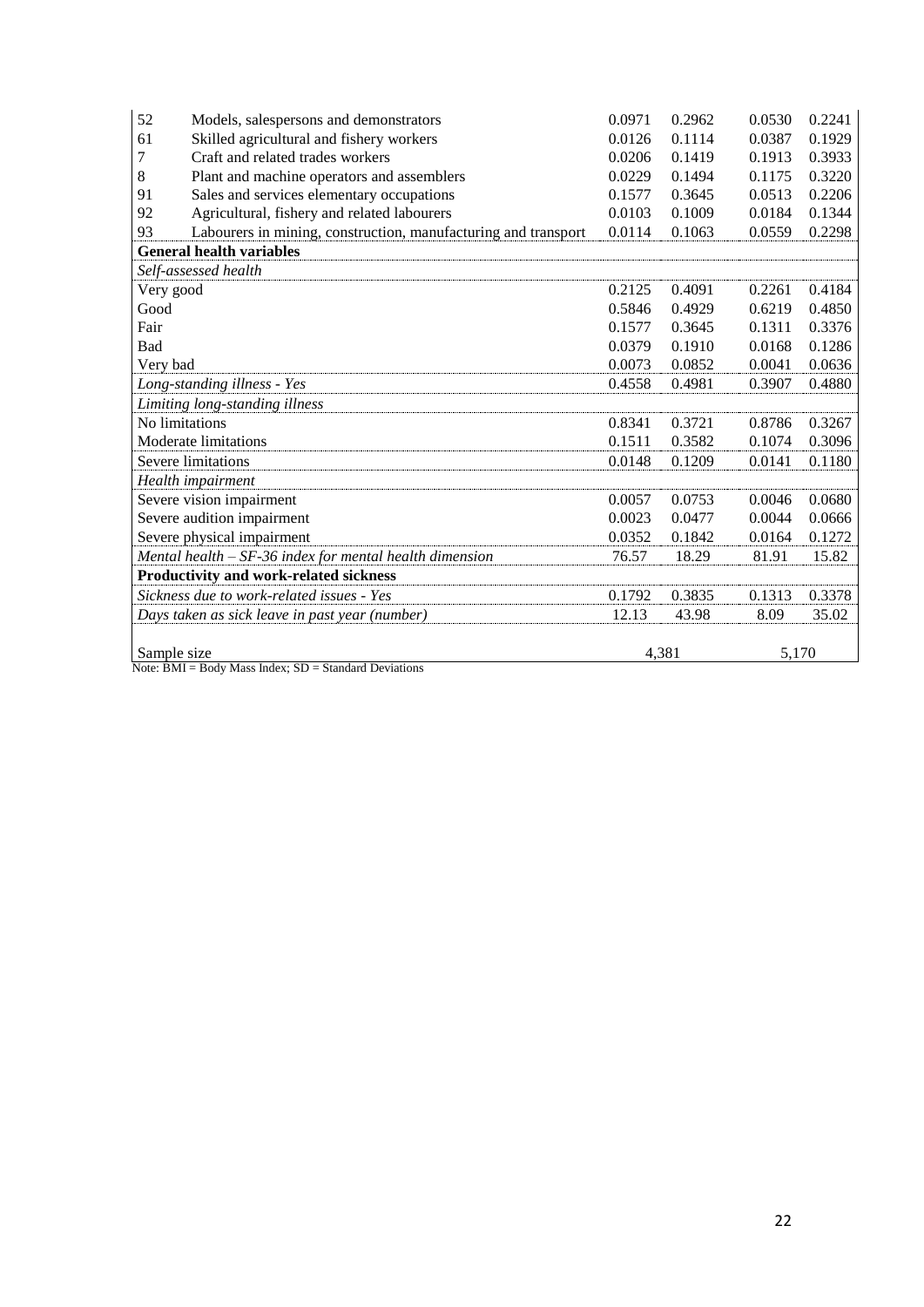|                                                                                                                         | <b>Females</b>    |             |                              |                   |             | <b>Males</b> |                   |                                  |            |                    |                   |  |  |
|-------------------------------------------------------------------------------------------------------------------------|-------------------|-------------|------------------------------|-------------------|-------------|--------------|-------------------|----------------------------------|------------|--------------------|-------------------|--|--|
|                                                                                                                         | <b>Model</b><br>1 | Model<br>2  | <b>Model</b><br>$\mathbf{3}$ | <b>Model</b><br>4 | Model<br>5  |              | <b>Model</b><br>1 | <b>Model</b><br>$\boldsymbol{2}$ | Model<br>3 | Model<br>4         | <b>Model</b><br>5 |  |  |
| <b>Full sample</b>                                                                                                      |                   |             |                              |                   |             |              |                   |                                  |            |                    |                   |  |  |
| Sample selection                                                                                                        | 0.5432            | 0.2182      | 0.1834                       | $-0.3303$         | $-0.3019$   |              | $-0.1086$         | $-0.3567$                        |            | $-0.3116 - 0.7261$ | $-0.7560$         |  |  |
| coefficient                                                                                                             | (0.614)           | (0.568)     | (0.657)                      | (0.244)           | (0.285)     |              | (0.841)           | (0.4504)                         | (0.607)    | (0.181)            | (0.186)           |  |  |
|                                                                                                                         |                   |             |                              |                   |             |              |                   |                                  |            |                    |                   |  |  |
| Obesity (BMI $\geq$ 30)                                                                                                 | 0.0213            | 0.0226      | 0.0227                       | 0.0077            | 0.0084      |              | $-0.0002$         | $-0.0001$                        | 0.0003     | $-0.0028$          | $-0.0033$         |  |  |
| Overweight (BMI $\geq$ 25 &                                                                                             | 0.0021            | 0.0029      | 0.0031                       | 0.0000            | $-0.0003$   |              | $-0.0021$         | $-0.0022$                        | $-0.0015$  | 0.0002             | 0.0004            |  |  |
| Obese (BMI $\geq 30 \< 40$ )                                                                                            | 0.0152            | 0.0160      | 0.0168                       | 0.0040            | 0.0043      |              | $-0.0030$         | $-0.0030$                        | $-0.0021$  | $-0.0041$          | $-0.0045$         |  |  |
| Morbid obese (BMI $\geq$ 40)                                                                                            | $0.0774**$        | $0.0871**$  | $0.0750**$                   | 0.0467            | 0.0497      |              | 0.0496            | 0.0497                           | 0.0442     | 0.0353             | 0.0361            |  |  |
|                                                                                                                         |                   |             |                              |                   |             |              |                   |                                  |            |                    |                   |  |  |
| Sample size                                                                                                             | 4,381             | 4,381       | 4,376                        | 4,373             | 4,345       |              | 5,170             | 5,170                            | 5,166      | 5,154              | 5,124             |  |  |
| Working in customer facing jobs (Customer services clerks (ISCO 42) + Service workers and shop and market sales workers |                   |             |                              |                   |             |              |                   |                                  |            |                    |                   |  |  |
| (ISCO 51-52) + Sales and services elementary occupations (ISCO 91)                                                      |                   |             |                              |                   |             |              |                   |                                  |            |                    |                   |  |  |
| Obesity (BMI $\geq$ 30)                                                                                                 | 0.0230            | 0.0294      | N/A                          | 0.0175            | 0.0178      |              | 0.0338            | 0.0290                           | N/A        | 0.0205             | 0.0224            |  |  |
| Overweight (BMI $\geq$ 25 &                                                                                             | $-0.0009$         | 0.0022      | N/A                          | $-0.0024$         | $-0.0015$   |              | 0.0223            | 0.0205                           | N/A        |                    | 0.0233            |  |  |
| Obese (BMI $\geq 30 \< 40$ )                                                                                            | 0.0136            | 0.0198      | N/A                          | 0.0106            | 0.0105      |              | 0.0386            | 0.0346                           | N/A        | 0.0238<br>0.0305   | 0.0319            |  |  |
| Morbid obese (BMI $\geq$ 40)                                                                                            | $0.0902**$        | $0.0933***$ | N/A                          | $0.0671**$        | $0.0681**$  |              | $0.1735***$       | $0.1605***$                      | N/A        | 0.1016             | 0.1002            |  |  |
|                                                                                                                         |                   |             |                              |                   |             |              |                   |                                  |            |                    |                   |  |  |
| Sample size                                                                                                             | 2,058             | 2,058       | N/A                          | 2,056             | 2,043       |              | 1,009             | 1,009                            | N/A        | 1,006              | 1,002             |  |  |
| Not working in customer facing jobs (Other ISCO 88 categories)                                                          |                   |             |                              |                   |             |              |                   |                                  |            |                    |                   |  |  |
| Obesity (BMI $\geq$ 30)                                                                                                 | 0.0140            | 0.0116      | N/A                          | $-0.0077$         | $-0.0058$   |              | $-0.0052$         | $-0.0049$                        | N/A        | $-0.0066$          | $-0.0073$         |  |  |
| Overweight (BMI $\geq$ 25 &                                                                                             | 0.0038            | 0.0006      | N/A                          | $-0.0027$         | $-0.0032$   |              | $-0.0058$         | $-0.0053$                        | N/A        | $-0.0050$          | $-0.0050$         |  |  |
| Obese (BMI $\geq 30 \< 40$ )                                                                                            | 0.0130            | 0.0086      | N/A                          | $-0.0110$         | $-0.0093$   |              | $-0.0097$         | $-0.0091$                        | N/A        | $-0.0109$          | $-0.0117$         |  |  |
| Morbid obese (BMI $\geq 40$ )                                                                                           | 0.0349            | 0.0570      | N/A                          | 0.0369            | 0.0456      |              | 0.0293            | 0.0307                           | N/A        | 0.0268             | 0.0272            |  |  |
|                                                                                                                         |                   |             |                              |                   |             |              |                   |                                  |            |                    |                   |  |  |
| Sample size                                                                                                             | 2,318             | 2,318       | N/A                          | 2,317             | 2,302       |              | 4,157             | 4,157                            | N/A        | 4,148              | 4,122             |  |  |
| Living in areas with below median obesity prevalence                                                                    |                   |             |                              |                   |             |              |                   |                                  |            |                    |                   |  |  |
| Obesity (BMI $\geq$ 30)                                                                                                 | 0.0170            | 0.0149      | 0.0178                       | 0.0058            | 0.0053      |              | 0.0075            | 0.0084                           | 0.0067     | $-0.0009$          | 0.0005            |  |  |
| Overweight (BMI $\geq$ 25 &                                                                                             | 0.0055            | 0.0033      | 0.0033                       | 0.0027            | 0.0034      |              | 0.0011            | 0.0008                           | 0.0019     | 0.0046             | 0.0049            |  |  |
|                                                                                                                         | 0.0073            | 0.0043      | 0.0068                       | $-0.0034$         | $-0.0039$   |              | 0.0064            | 0.0071                           | 0.0065     | 0.0009             | 0.0024            |  |  |
| Obese (BMI $\geq 30 \< 40$ )<br>Morbid obese (BMI $\geq$ 40)                                                            | $0.1149**$        | $0.1313***$ | $0.1345***$                  | $0.1095***$       | $0.1110***$ |              | 0.0555            | 0.0528                           | 0.0407     | 0.0255             | 0.0314            |  |  |
|                                                                                                                         |                   |             |                              |                   |             |              |                   |                                  |            |                    |                   |  |  |
| Sample size                                                                                                             | 2,592             | 2,592       | 2,590                        | 2,587             | 2,565       |              | 2,878             | 2,878                            | 2,876      | 2,866              | 2,845             |  |  |
| Living in areas with above median obesity prevalence                                                                    |                   |             |                              |                   |             |              |                   |                                  |            |                    |                   |  |  |
| Obesity (BMI $\geq$ 30)                                                                                                 | 0.0395            | 0.0413      | 0.0373                       | 0.0137            | 0.0168      |              | $-0.0063$         | $-0.0067$                        | $-0.0040$  | $-0.0052$          | $-0.0081$         |  |  |
| Overweight (BMI $\geq$ 25 &                                                                                             | $-0.0012$         | 0.0019      | 0.0021                       | $-0.0014$         | $-0.0029$   |              | $-0.0080$         | $-0.0087$                        | $-0.0085$  | $-0.0050$          | $-0.0046$         |  |  |
| Obese (BMI $\geq 30 \< 40$ )                                                                                            | 0.0340            | $0.0370*$   | $0.0354*$                    | 0.0161            | 0.0179      |              | $-0.0135$         | $-0.0141$                        | $-0.0112$  | $-0.0104$          | $-0.0134$         |  |  |
| Morbid obese (BMI $\geq 40$ )                                                                                           | 0.0179            | 0.0130      | $-0.0048$                    | $-0.0427$         | $-0.0352$   |              | 0.0595            | 0.0537                           | 0.0647     | 0.0584             | 0.0560            |  |  |
|                                                                                                                         |                   |             |                              |                   |             |              |                   |                                  |            |                    |                   |  |  |
| Sample size                                                                                                             | 1,789             | 1,789       | 1,786                        | 1,786             | 1,780       |              | 2,292             | 2,292                            | 2,290      | 2,288              | 2,279             |  |  |

# **Table 2. The impact of obesity on perceived work discrimination (marginal effects)**

Note: \* 10% significance; \*\* 5% significance; \*\*\* 1% significance; N/A : Not Applicable. The models control for demographic factors (Model 1), and socioeconomic characteristics (Model 2), and occupational type (Model 3), and health status (Model 4), and sick leave days (Model 5).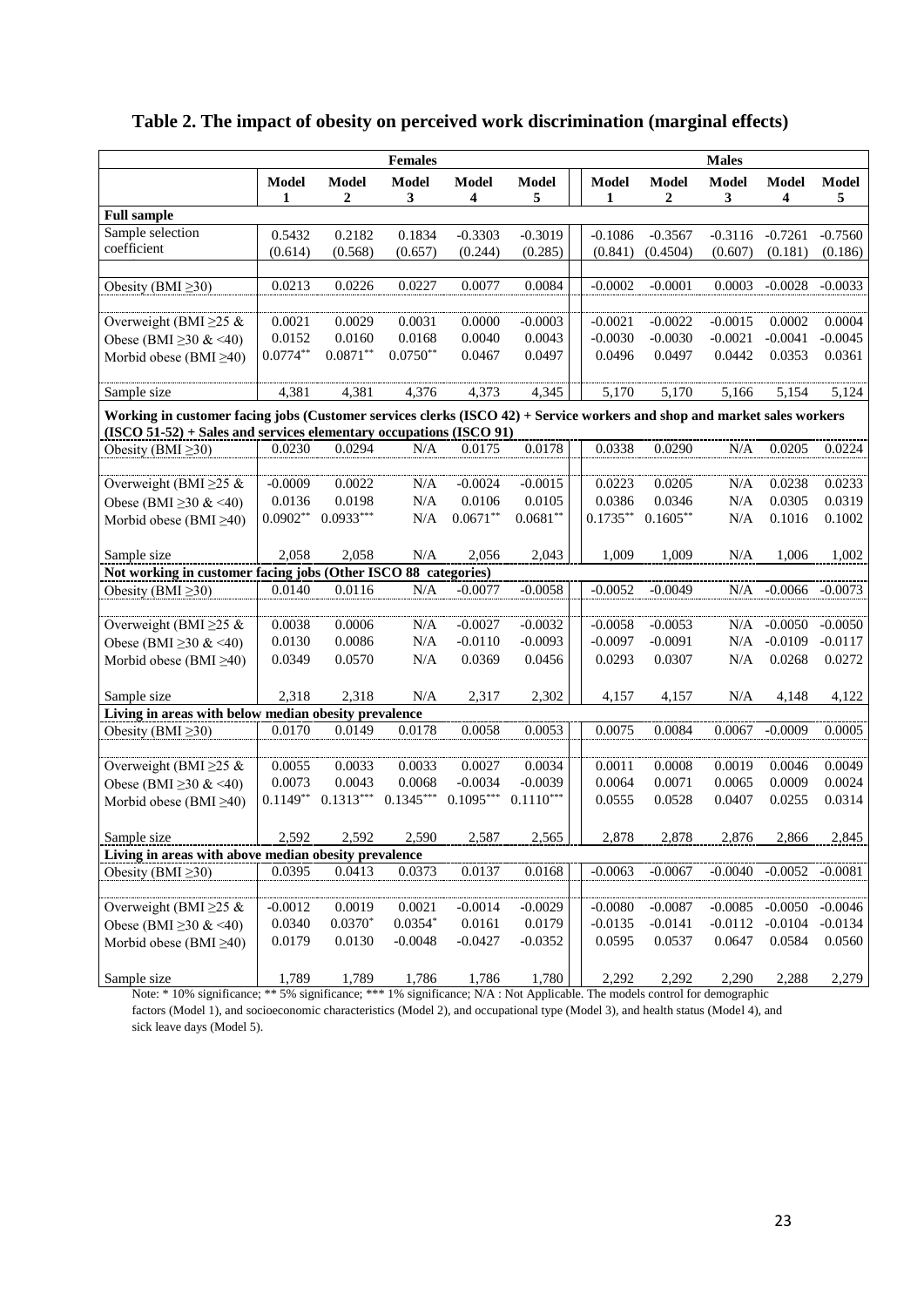# **Appendix 1. Marginal effects of selected full models on perceived work-related discrimination by age group**

|                                                                      |                                       | <b>Females</b> |               | <b>Males</b> |                 |             |  |
|----------------------------------------------------------------------|---------------------------------------|----------------|---------------|--------------|-----------------|-------------|--|
|                                                                      | <b>Full</b><br><b>Customer</b><br>Low |                |               | Full         | <b>Customer</b> | Low         |  |
|                                                                      | sample                                | facing jobs    | prevalence    | sample       | facing jobs     | prevalence  |  |
|                                                                      |                                       |                | area          |              |                 | area        |  |
| Underweight/Normal weight (BMI $\geq$ 18.5 & <25) (Omitted category) |                                       |                |               |              |                 |             |  |
| Overweight (BMI $\geq$ 25 & <30)                                     | $-0.0003$                             | $-0.0015$      | 0.0034        | 0.0004       | 0.0223          | 0.0049      |  |
| Obese (BMI $\geq 30 \< 40$ )                                         | 0.0043                                | 0.0105         | $-0.0039$     | $-0.0045$    | 0.0319          | 0.0024      |  |
| Morbid obese (BMI $\geq$ 40)                                         | 0.0497                                | $0.0681**$     | $0.111***$    | 0.0361       | 0.1002          | 0.0314      |  |
| <b>Demographic variables</b>                                         |                                       |                |               |              |                 |             |  |
| Age                                                                  | $0.0067**$                            | 0.0024         | $0.0125***$   | $0.0046**$   | $-0.0048$       | 0.0024      |  |
| Age squared                                                          | $-0.0001$ ***                         | $-0.0001$      | $-0.0002$ *** | $-0.0001*$   | 0.0000          | 0.0000      |  |
| Country of birth $- (= 1$ if Spain; $= 0$ otherwise)                 | $-0.0125$                             | $-0.014$       | $-0.0088$     | $-0.0262***$ | 0.0042          | $-0.0298**$ |  |
| Marital status                                                       |                                       |                |               |              |                 |             |  |
| Married (Omitted category)                                           |                                       |                |               |              |                 |             |  |
| Single                                                               | $-0.0046$                             | $-0.0198$      | $-0.0015$     | 0.0004       | $-0.0181$       | $-0.0045$   |  |
| Widowed                                                              | 0.0038                                | 0.0232         | 0.0079        | 0.0094       | $0.1114*$       | (dropped)   |  |
| Separated                                                            | 0.0063                                | 0.0115         | $-0.0231$     | 0.0022       | 0.0195          | $-0.0170$   |  |
| Divorced                                                             | 0.0139                                | $0.0453**$     | $-0.0043$     | 0.0057       | $-0.0435$       | $-0.0462$   |  |
| Size of municipality                                                 |                                       |                |               |              |                 |             |  |
| Less than 10,000 (Omitted category)                                  |                                       |                |               |              |                 |             |  |
| Between 10,000-50,000                                                | $0.0318**$                            | 0.0103         | $0.0370**$    | $-0.0077$    | $-0.0007$       | 0.0055      |  |
| Between 50,000-100,000                                               | $0.0447***$                           | $0.0573***$    | $0.0493**$    | 0.0146       | 0.0198          | 0.0194      |  |
| Between 100,000-400,000                                              | $0.0373***$                           | 0.0220         | $0.0470**$    | 0.0033       | 0.0206          | 0.0134      |  |
| More than 400,000                                                    | $0.0285*$                             | 0.0288         | $0.0535***$   | 0.0126       | 0.0232          | 0.0229      |  |
| Socioeconomic variables                                              |                                       |                |               |              |                 |             |  |
| Educational attainment                                               |                                       |                |               |              |                 |             |  |
| Illiterate/No primary education (Omitted category)                   |                                       |                |               |              |                 |             |  |
| Primary education                                                    | $-0.0008$                             | $-0.0123$      | 0.0119        | $0.0580*$    | $0.9639***$     | 0.0563      |  |
| Lower secondary                                                      | $-0.0046$                             | $-0.0017$      | $-0.0066$     | $0.0794**$   | $0.9770***$     | $0.0804*$   |  |
| Upper secondary                                                      | 0.0057                                | 0.001          | $-0.0003$     | $0.0758**$   | $0.9982***$     | $0.0862*$   |  |
| Post-secondary non-tertiary                                          | $-0.0163$                             | $-0.0191$      | $-0.0200$     | $0.0721**$   | $0.9782***$     | $0.0794*$   |  |
| Short-cycle tertiary                                                 | $-0.0207$                             | $-0.0259$      | $-0.0172$     | $0.0673**$   | $0.9241***$     | $0.0841*$   |  |
| Tertiary high education                                              | $-0.0007$                             | 0.0080         | $-0.0130$     | $0.0765**$   | $0.9569***$     | $0.0784*$   |  |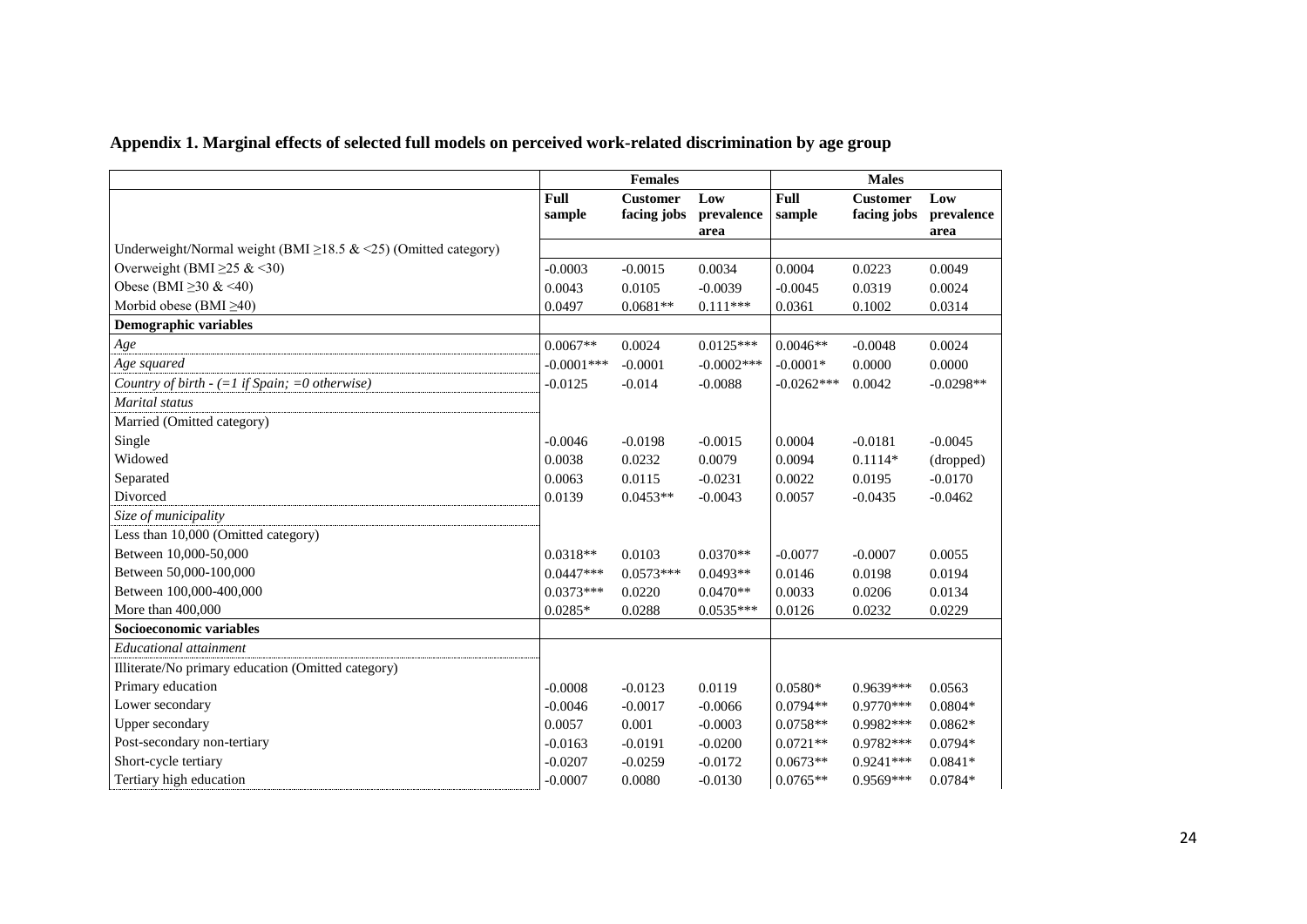|                | Household income                                                  |                  |             |              |           |            |            |
|----------------|-------------------------------------------------------------------|------------------|-------------|--------------|-----------|------------|------------|
|                | Log household income                                              | 0.0146           | $0.0339***$ | 0.0162       | $-0.0042$ | $-0.0333*$ | 0.0027     |
|                | Household income missing                                          | $-0.0240**$      | $-0.0424**$ | $-0.0298**$  | $-0.0083$ | $-0.0242$  | $-0.0048$  |
| Household size |                                                                   | $-0.0101**$      | $-0.0126**$ | $-0.0158***$ | 0.0003    | 0.0059     | 0.0000     |
|                | <b>Occupation type variables (ISCO88)</b>                         |                  |             |              |           |            |            |
|                | 11 Legislators and senior officials (Omitted category)            |                  |             |              |           |            |            |
| $\overline{0}$ | Armed forces                                                      | $0.9238***$      |             | $0.8816***$  | 0.025     |            | (dropped)  |
| 12             | Corporate managers                                                | $0.7182***$      |             | $0.7584***$  | $-0.0523$ |            | $-0.0789$  |
| 13             | Managers of small enterprises                                     | 0.7098***        |             | $0.7238***$  | $-0.0351$ |            | $-0.0926*$ |
| 21             | Physical, mathematical and engineering science professionals      | $0.6682***$      |             | $0.7219***$  | $-0.0349$ |            | $-0.0349$  |
|                | 22 Life science and health professionals                          | $0.7507***$      |             | $0.7956***$  | 0.0203    |            | 0.0295     |
| 23             | Teaching professionals                                            | $0.7500***$      |             | $0.7638***$  | 0.0294    |            | $-0.0033$  |
| 24             | Other professionals                                               | $0.7715***$      |             | $0.79***$    | 0.0004    |            | $-0.0365$  |
| 31             | Physical and engineering science associate professionals          | $0.8103***$      |             | $0.8382***$  | 0.0292    |            | $-0.0049$  |
| 32             | Life science and health associate professionals                   | $0.7459***$      |             | $0.7742***$  | 0.0407    |            | 0.005      |
| 33             | Teaching associate professionals                                  | $0.7182***$      |             | $0.7505***$  | $-0.0427$ |            | $-0.0355$  |
| 34             | Other associate professionals                                     | $0.7630***$      | N/A         | $0.7848***$  | 0.0277    | N/A        | 0.0108     |
| 41             | Office clerks                                                     | $0.7125***$      |             | $0.7222***$  | 0.0043    |            | $-0.0342$  |
| 42             | Customer services clerks                                          | $0.7383***$      |             | $0.7518***$  | 0.0126    |            | $-0.0203$  |
| 51             | Personal and protective services workers                          | 0.7393***        |             | $0.7621***$  | 0.0466    |            | 0.0248     |
| 52             | Models, salespersons and demonstrators                            | $0.7382***$      |             | $0.7644***$  | 0.0129    |            | $-0.0168$  |
| 61             | Skilled agricultural and fishery workers                          | $0.7382***$      |             | (dropped)    | 0.0031    |            | (dropped)  |
| 7              | Craft and related trades workers                                  | $0.7458***$      |             | $0.7496***$  | 0.0039    |            | $-0.0164$  |
| 8              | Plant and machine operators and assemblers                        | $0.7880***$      |             | $0.7916***$  | 0.0291    |            | 0.0004     |
| 91.            | Sales and services elementary occupations                         | $0.7229***$      |             | $0.7511***$  | 0.0308    |            | 0.0023     |
| 92             | Agricultural, fishery and related labourers                       | $0.7253***$      |             | (dropped)    | 0.0299    |            | (dropped)  |
|                | 93 Labourers in mining, construction, manufacturing and transport | $0.7610***$      |             | 0.7899***    | 0.0102    |            | 0.0036     |
|                | <b>General health variables</b>                                   |                  |             |              |           |            |            |
|                | Self-assessed health                                              |                  |             |              |           |            |            |
|                | Very good (Omitted category)                                      |                  |             |              |           |            |            |
| Good           |                                                                   |                  | 0.0065      | 0.0074       | 0.0101    | $-0.0091$  | 0.0092     |
| Fair           |                                                                   |                  | 0.0185      | $0.0376**$   | 0.0139    | $-0.0337$  | 0.0174     |
| Bad            |                                                                   | 0.0166<br>0.0019 | $-0.0093$   | 0.0035       | 0.0287    | $-0.0839$  | 0.0143     |
| Very bad       |                                                                   | 0.0015           | $-0.0017$   | 0.0017       | 0.0058    | (dropped)  | 0.0532     |
|                | Long-standing illness $- (= 1$ if Yes; $= 0$ otherwise)           | 0.0068           | $-0.0103$   | $-0.0032$    | $-0.0031$ | 0.0093     | 0.0015     |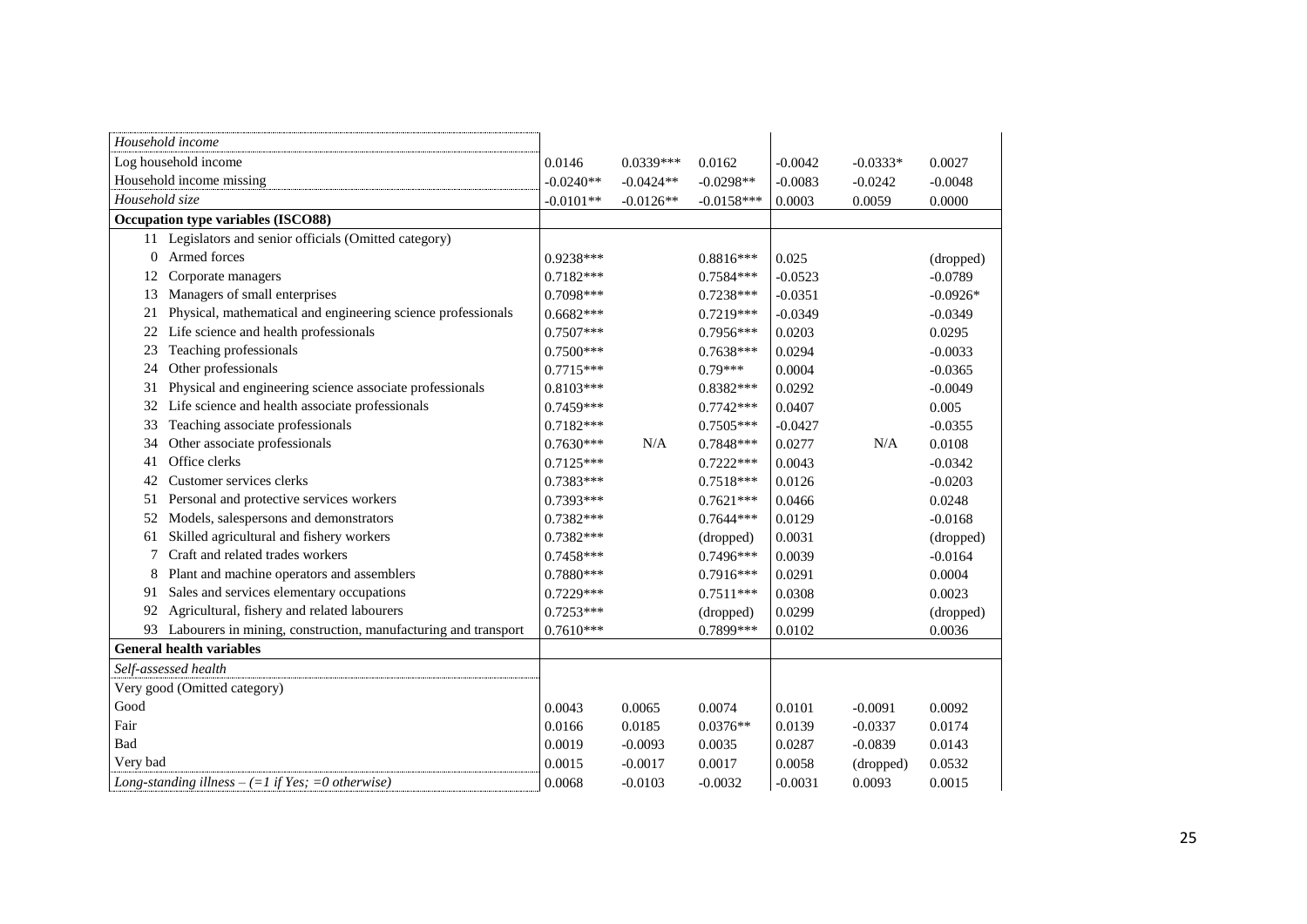| Limiting long-standing illness $-$ No limitations (Omitted category)  |               |               |             |              |             |              |
|-----------------------------------------------------------------------|---------------|---------------|-------------|--------------|-------------|--------------|
| Moderate limitations                                                  | $0.0248**$    | 0.0151        | 0.0326      | $0.0158*$    | $0.0679**$  | 0.0079       |
| Severe limitations                                                    | $0.0455*$     | $0.0509*$     | $0.0335**$  | 0.0088       | 0.0891      | $-0.0376$    |
| Health impairment                                                     |               |               |             |              |             |              |
| Severe vision impairment $(=1$ if Yes; $=0$ otherwise)                | 0.0014        | 0.0095        | $-0.0023$   |              |             |              |
| Severe audition impairment $(=1$ if Yes; $=0$ otherwise)              | $-0.0004$     | (dropped)     | (dropped)   | $-0.0106$    | (dropped)   | (dropped)    |
| Severe physical impairment (=1 if Yes; =0 otherwise)                  | $-0.0113$     | 0.026         | $-0.0228$   | $-0.0198$    | $-0.0157$   |              |
| Mental health $-$ SF-36 index for mental health dimension             | $-0.0008$ *** | $-0.0008$ *** | $-0.0006**$ | $-0.0012***$ | $-0.0013**$ | $-0.0012***$ |
| Productivity and work-related sickness                                |               |               |             |              |             |              |
| Sickness due to work-related issues $- (= 1$ if Yes; $= 0$ otherwise) | $0.0438***$   | $0.0578***$   | $0.0382***$ | $0.0230***$  | $0.0518**$  | $0.0289***$  |
| Days taken as sick leave in past year (number)                        | $0.0001*$     | 0.0001        | $0.0002**$  | 0.0000       | $-0.0001$   | $-0.0001$    |
| <b>Autonomous community</b>                                           |               |               |             |              |             |              |
| Andalucía (Omitted category)                                          |               |               |             |              |             |              |
| Aragón                                                                | 0.0055        | 0.0055        |             | $-0.0300$    | 0.0086      |              |
| Asturias                                                              | $-0.0038$     | $-0.0168$     |             | $-0.0061$    | 0.0391      |              |
| <b>Baleares</b>                                                       | 0.0128        | $-0.0092$     |             | 0.0024       | 0.0251      |              |
| Canarias                                                              | $0.0351*$     | 0.0113        |             | $0.0249*$    | 0.03        |              |
| Cantabria                                                             | 0.0019        | 0.0373        |             | $-0.0539*$   | $-0.0372$   |              |
| Castilla León                                                         | $-0.0635**$   | $-0.0082$     |             | 0.0027       | (omitted)   |              |
| Castilla la Mancha                                                    | 0.0078        | 0.0303        |             | 0.0087       | $0.0843*$   |              |
| Cataluña                                                              | 0.0173        | 0.0089        | N/A         | 0.0168       | 0.037       | N/A          |
| Valencia                                                              | 0.0103        | 0.0081        |             | 0.0021       | 0.0327      |              |
| Extremadura                                                           | 0.028         | 0.0102        |             | $-0.0003$    | $0.0804*$   |              |
| Galicia                                                               | 0.0083        | 0.0052        |             | $0.0240*$    | 0.0522      |              |
| Madrid                                                                | $0.0484***$   | $0.0508***$   |             | 0.0175       | $0.0678*$   |              |
| Murcia                                                                | $0.0494**$    | 0.0283        |             | 0.0056       | $-0.0979*$  |              |
| Navarra                                                               | 0.0003        | 0.0161        |             | 0.0036       | (omitted)   |              |
| País Vasco                                                            | 0.0186        | $-0.012$      |             | 0.022        | $0.1165**$  |              |
| La Rioja                                                              | $-0.0383$     | 0.0386        |             | $-0.0433$    | 0.0121      |              |
| Sample size                                                           | 4,345         | 2,043         | 2,565       | 5,124        | 1,002       | 2,845        |

Note: \* 10% significance; \*\* 5% significance; \*\*\* 1% significance; N/A : Not Applicable.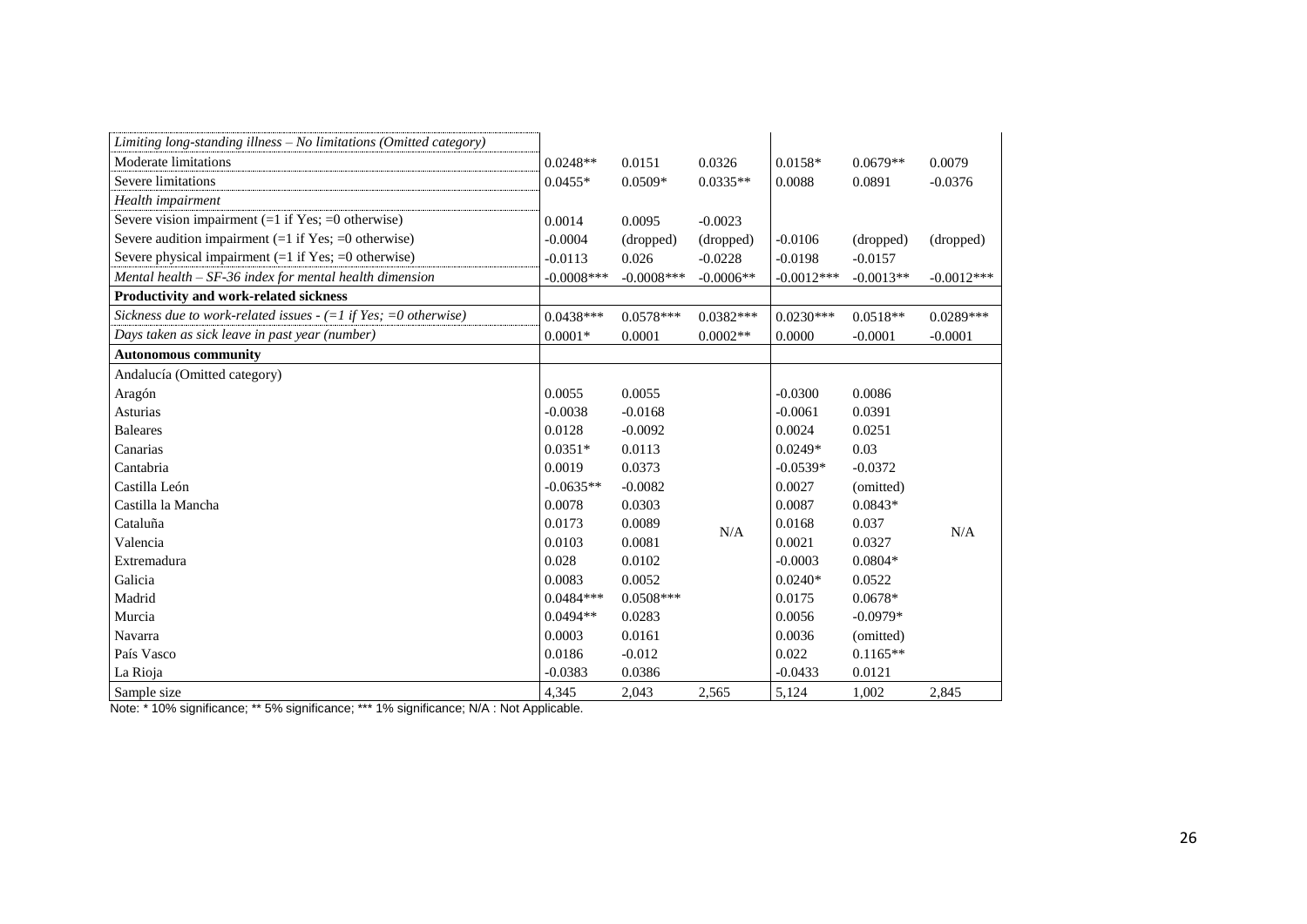# **Appendix 2. Model diagnostic assessment and goodness-of-fit tests**

|                                                                                                                               | <b>Females</b>   |                  |                  |                  | <b>Males</b>     |  |                  |                  |                  |                  |                  |
|-------------------------------------------------------------------------------------------------------------------------------|------------------|------------------|------------------|------------------|------------------|--|------------------|------------------|------------------|------------------|------------------|
|                                                                                                                               | <b>Model</b>     | <b>Model</b>     | <b>Model</b>     | <b>Model</b>     | Model            |  | Model            | <b>Model</b>     | <b>Model</b>     | <b>Model</b>     | Model            |
|                                                                                                                               | 1                | 2                | 3                | 4                | 5                |  | 1                | $\boldsymbol{2}$ | 3                | 4                | 5                |
| <b>Full sample</b>                                                                                                            |                  |                  |                  |                  |                  |  |                  |                  |                  |                  |                  |
| Linktest<br>hat (p-value)                                                                                                     | 0.195            | 0.001            | 0.001            | >0.001           | >0.001           |  | 0.851            | 0.350            | 0.897            | 0.020            | 0.023            |
| hat <sup>2</sup> (p-value)                                                                                                    | 0.680            | 0.176            | 0.863            | 0.762            | 0.806            |  | 0.189            | 0.550            | 0.075            | 0.081            | 0.071            |
| Pseudo R-square                                                                                                               | 0.0495           | 0.0595           | 0.0813           | 0.1398           | 0.1413           |  | 0.0399           | 0.0497           | 0.0759           | 0.1273           | 0.1264           |
| Hosmer-Lemeshow (p-value)                                                                                                     | 0.0213<br>2126.5 | 0.4728<br>2124.4 | 0.6877<br>2116.9 | 0.0943           | 0.3880<br>1997.8 |  | 0.1830<br>1946.0 | 0.6253           | 0.2250<br>1936.8 | 0.3395<br>1856.6 | 0.2741<br>1842.4 |
| AIC<br><b>BIC</b>                                                                                                             | 2324.5           | 2379.8           | 2506.3           | 2005.4<br>2445.8 | 2463.3           |  | 2149.1           | 1943.3<br>2205.4 | 2336.3           | 2328.1           | 2319.9           |
| Sensitivity                                                                                                                   | 62.63%           | 67.00%           | 63.64%           | 68.69%           | 68.81%           |  | 54.32%           | 58.02%           | 66.67%           | 67.49%           | 67.92%           |
| Specificity                                                                                                                   | 63.74%           | 63.20%           | 65.53%           | 73.06%           | 73.46%           |  | 65.25%           | 65.09%           | 66.28%           | 71.68%           | 71.99%           |
| Correctly classified                                                                                                          | 63.66%           | 63.46%           | 65.40%           | 72.76%           | 73.14%           |  | 64.74%           | 64.76%           | 66.30%           | 71.48%           | 71.80%           |
| Obs. with stand. residuals $>3$                                                                                               | 176              | 178              | 167              | 144              | 147              |  | 198              | 202              | 188              | 160              | 159              |
| Sample size                                                                                                                   | 4,381            | 4,381            | 4,376            | 4,373            | 4,345            |  | 5,170            | 5,170            | 5,166            | 5,154            | 5,124            |
| Working in customer facing jobs (Customer services clerks (ISCO 42) + Service workers and shop and market sales workers (ISCO |                  |                  |                  |                  |                  |  |                  |                  |                  |                  |                  |
| 51-52) + Sales and services elementary occupations (ISCO 91)                                                                  |                  |                  |                  |                  |                  |  |                  |                  |                  |                  |                  |
| Linktest<br>hat (p-value)                                                                                                     | 0.609            | 0.052            | N/A              | >0.001           | >0.001           |  | 0.948            | 0.385            | N/A              | 0.107            | 0.067            |
| _hat <sup>2</sup> (p-value)                                                                                                   | 0.336            | 0.940            | N/A              | 0.194            | 0.183            |  | 0.341            | 0.745            | N/A              | 0.455            | 0.558            |
| Pseudo $\mathbb{R}^2$                                                                                                         | 0.0694           | 0.0863           | $\rm N/A$        | 0.1710           | 0.1724           |  | 0.0688           | 0.0928           | N/A              | 0.1458           | 0.1483           |
| Hosmer-Lemeshow (p-value)                                                                                                     | 0.8398           | 0.6625           | $\rm N/A$        | 0.1231           | 0.5997           |  | 0.7372           | 0.4896           | N/A              | 0.8827           | 0.6625           |
| AIC                                                                                                                           | 965.4            | 966.0            | N/A              | 907.3            | 897.7            |  | 537.4            | 538.1            | N/A              | 533.0            | 533.0            |
| <b>BIC</b>                                                                                                                    | 1139.9           | 1191.2           | N/A              | 1194.3           | 1190.0           |  | 679.9            | 715.1            | N/A              | 764.0            | 768.7            |
| Sensitivity                                                                                                                   | 60.00%           | 58.46%           | N/A              | 64.62%           | 64.84%           |  | 85.92%           | 81.69%           | $\rm N/A$        | 84.51%           | 81.69%           |
| Specificity                                                                                                                   | 71.21%           | 71.63%           | N/A              | 76.43%           | 76.40%           |  | 41.68%           | 48.29%           | N/A              | 55.94%           | 56.71%           |
| Correctly classified                                                                                                          | 70.51%           | 70.80%           | N/A              | 75.68%           | 75.67%           |  | 44.80%           | 50.64%           |                  | N/A 57.95%       | 58.48%           |
| Obs. with stand. residuals $>3$                                                                                               | 86               | 80               | N/A              | 57               | 56               |  | 37               | 37               | N/A              | 32               | 31               |
| Sample size                                                                                                                   | 2,058            | 2,058            | N/A              | 2,056            | 2,043            |  | 1,009            | 1,009            | N/A              | 1,006            | 1,002            |
| Not working in customer facing jobs (Other ISCO 88 categories)                                                                |                  |                  |                  |                  |                  |  |                  |                  |                  |                  |                  |
| hat (p-value)<br>Linktest                                                                                                     | 0.013            | 0.001            | N/A              | >0.001           | >0.001           |  | 0.492            | 0.029            | N/A              | >0.001           | >0.001           |
| hat <sup>2</sup> (p-value)                                                                                                    | 0.582            | 0.216            | $\rm N/A$        | 0.812            | 0.947            |  | 0.466            | 0.734            | N/A              | 0.921            | 0.905            |
| Pseudo $R^2$                                                                                                                  | 0.0727           | 0.0821           | N/A              | 0.1288           | 0.1309           |  | 0.0576           | 0.0667           | N/A              | 0.1203           | 0.1195           |
| Hosmer-Lemeshow (p-value)                                                                                                     | 0.8306           | 0.2149           | N/A              | 0.4288           | 0.5447           |  | 0.5070           | 0.0588           | N/A              | 0.1702           | 0.3158           |
| AIC                                                                                                                           | 1173.3           | 1181.0           | N/A              | 1145.5           | 1143.0           |  | 1412.4           | 1670.3           | N/A              | 1361.5           | 1346.0           |
| <b>BIC</b>                                                                                                                    | 1345.7           | 1405.2           | N/A              | 1432.9           | 1435.8           |  | 1608.7           | 1417.0           | N/A              | 1684.3           | 1674.8           |
| Sensitivity                                                                                                                   | 71.26%           | 70.06%           | N/A              | 71.86%           | 71.26%           |  | 54.07%           | 55.23%           | N/A              | 65.70%           | 64.50%           |
| Specificity                                                                                                                   | 58.58%           | 61.04%           | N/A              | 67.44%           | 67.63%           |  | 71.94%           | 72.22%           | N/A              | 76.89%           | 77.49%           |
| Correctly classified                                                                                                          | 59.49%           | 61.69%           | N/A<br>N/A       | 67.76%           | 67.90%           |  | 71.21%           | 71.52%           | N/A<br>N/A       | 76.42%           | 76.95%           |
| Obs. with stand. residuals $>3$                                                                                               | 84               | 78               |                  | 74               | 74               |  | 144              | 140              |                  | 122              | 122              |
| Sample size<br>Living in areas with below median obesity prevalence                                                           | 2,318            | 2,318            | N/A              | 2,317            | 2,302            |  | 4,157            | 4,157            | N/A              | 4,148            | 4,122            |
| Linktest<br>hat (p-value)                                                                                                     | 0.143            | 0.026            | 0.001            | >0.001           | >0.001           |  | 0.246            | 0.191            | 0.492            | 0.250            | 0.349            |
| hat <sup>2</sup> (p-value)                                                                                                    | 0.922            | 0.591            | 0.631            | 0.935            | 0.861            |  | 0.617            | 0.692            | 0.482            | 0.078            | 0.057            |
| Pseudo $\mathbb{R}^2$                                                                                                         | 0.0367           | 0.0536           | 0.0839           | 0.1454           | 0.1482           |  | 0.0268           | 0.0341           | 0.0634           | 0.1157           | 0.1150           |
| Hosmer-Lemeshow (p-value)                                                                                                     | 0.8225           | 0.5416           | 0.3913           | 0.3076           | 0.5988           |  | 0.6955           | 0.3363           | 0.8909           | 0.3129           | 0.7038           |
| $\rm AIC$                                                                                                                     | 1228.5           | 1225.8           | 1223.8           | 1168.7           | 1160.2           |  | 1117.8           | 1127.5           | 1128.3           | 1092.3           | 1083.3           |
| <b>BIC</b>                                                                                                                    | 1316.4           | 1366.4           | 1469.9           | 1479.1           | 1476.1           |  | 1201.3           | 1264.7           | 1372.4           | 1390.3           | 1386.9           |
| Sensitivity                                                                                                                   | 63.10%           | 63.10%           | 63.69%           | 60.12%           | 60.48%           |  | 42.86%           | 52.14%           | 64.29%           | 71.43%           | 68.12%           |
| Specificity                                                                                                                   | 58.42%           | 62.13%           | 65.69%           | 74.99%           | 74.73%           |  | 70.64%           | 65.89%           | 63.85%           | 70.14%           | 70.34%           |
| Correctly classified                                                                                                          | 58.72%           | 62.19%           | 65.56%           | 74.02%           | 73.80%           |  | 69.28%           | 65.22%           | 63.87%           | 70.20%           | 70.23%           |
| Obs. with stand. residuals >3                                                                                                 | 66               | 108              | 102              | 82               | 82               |  | $88\,$           | 119              | 108              | 97               | 96               |
| Sample size                                                                                                                   | 2,592            | 2,592            | 2,590            | 2,587            | 2,565            |  | 2,878            | 2,878            | 2,876            | 2,866            | 2,845            |
| Living in areas with above median obesity prevalence                                                                          |                  |                  |                  |                  |                  |  |                  |                  |                  |                  |                  |
| Linktest<br>hat (p-value)                                                                                                     | 0.030            | 0.003            | >0.001           | >0.001           | >0.001           |  | 0.982            | 0.0533           | 0.596            | >0.001           | >0.001           |
| hat <sup>2</sup> (p-value)                                                                                                    | 0.143            | 0.042            | 0.038            | 0.419            | 0.640            |  | 0.523            | 0.084            | 0.377            | 0.816            | 0.894            |
| Pseudo $R^2$                                                                                                                  | 0.0262           | 0.0402           | 0.0667           | 0.1445           | 0.1440           |  | 0.0320           | 0.619            | 0.0972           | 0.1670           | 0.1726           |
| Hosmer-Lemeshow (p-value)                                                                                                     | 0.5586           | 0.8240           | 0.7559           | 0.5588           | 0.3446           |  | 0.7951           | 0.3129           | 0.2266           | 0.6901           | 1091.3           |
| AIC                                                                                                                           | 934.6            | 941.3            | 953.6            | 905.0            | 902.0            |  | 841.9            | 841.8            | 843.3            | 803.7            | 793.3            |
| $\rm BIC$                                                                                                                     | 1016.9           | 1073.1           | 1195.1           | 1212.3           | 1214.6           |  | 922.2            | 973.7            | 1084.3           | 1102.0           | 1091.3           |